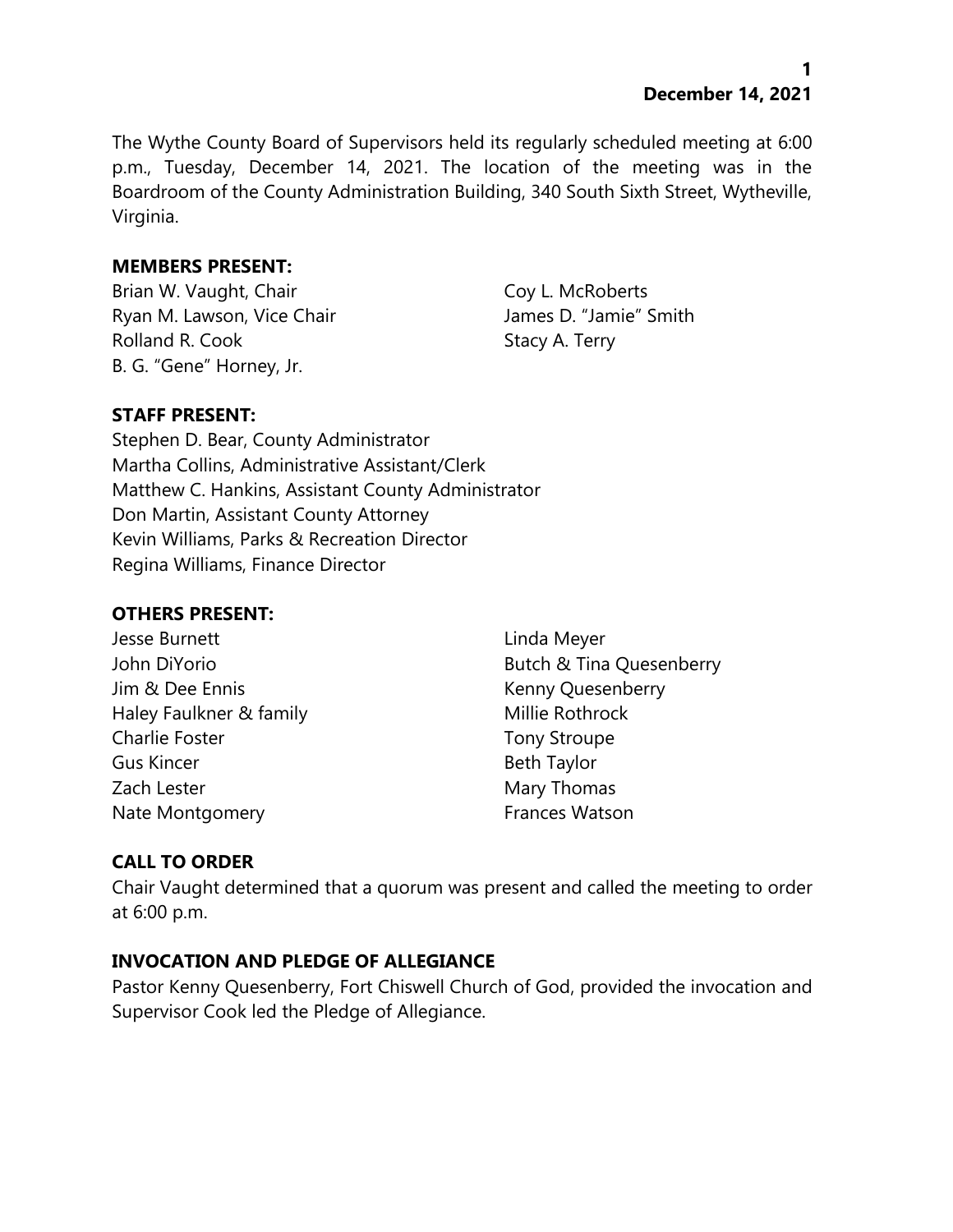#### **PRESENTATION OF SPORTS RESOLUTIONS**

Supervisor Terry presented the following resolution honoring the George Wythe High School Girls Track & Field Team:

# **WYTHE COUNTY RESOLUTION 2021-38 A RESOLUTION HONORING THE GEORGE WYTHE HIGH SCHOOL GIRLS TRACK & FIELD TEAM**

**WHEREAS**, the George Wythe High School Girls Track & Field Team completed a remarkable 2021 season; and,

**WHEREAS**, the George Wythe High School Girls Track & Field Team advanced to the Virginia High School League's Class 1A State Championship at James Madison University in Harrisonburg, Virginia on June 18, 2021; and,

**WHEREAS,** the following State Championship titles were captured:

#### **200 Meter Dash**

Haley Faulkner (27.34 time)

# **4x100 Relay**

Peyten Thompson, Ava Fowler, McKenzie Tate, Haley Faulkner (52.13 time)

# **4x400 Relay**

Morgan Dalton, Peyten Thompson, McKenzie Tate, Haley Faulkner (4:19.17 time)

**WHEREAS,** the Wythe County Board of Supervisors officially commends the 2021 George Wythe High School Girls Track & Field Team and coaches for their exemplary season and display of outstanding dedication and athletic ability.

**NOW, THEREFORE, BE IT RESOLVED,** that the Wythe County Board of Supervisors presents this Resolution to the George Wythe High School Girls Track & Field Team state champions in recognition and appreciation of their achievements; and,

**BE IT FURTHER RESOLVED,** that a copy of this resolution be incorporated into the official minutes of the Wythe County Board of Supervisors.

Adopted this 14<sup>th</sup> day of December, 2021.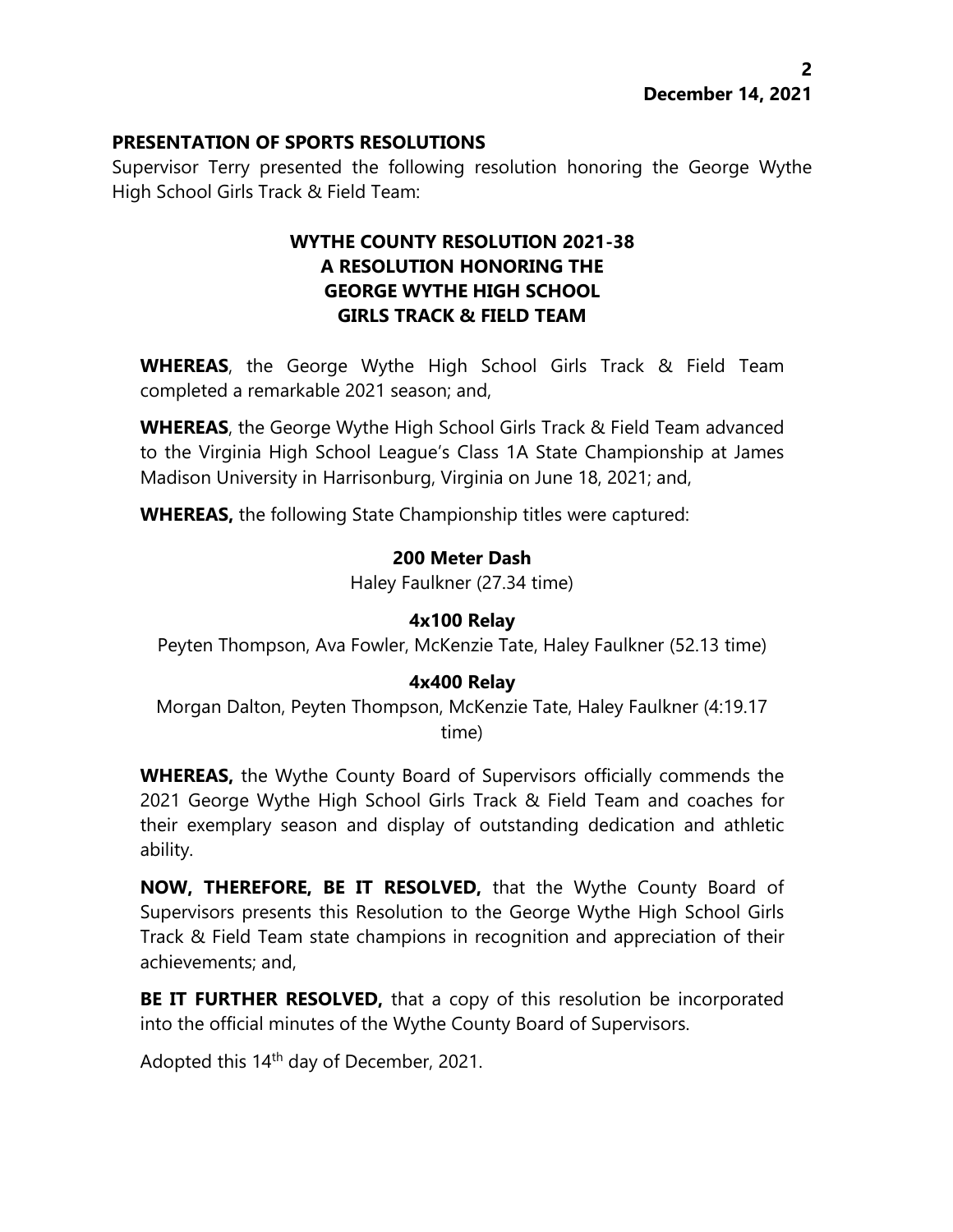Supervisor Terry made a motion, seconded by Supervisor Cook, to adopt Resolution 2021-38 honoring the George Wythe High School Girls Track & Field Team.

The vote on the motion was unanimous.

Supervisor Terry also presented the following resolution honoring the George Wythe High School Girls Cross Country Team:

# **WYTHE COUNTY RESOLUTION 2021-41 A RESOLUTION HONORING THE GEORGE WYTHE HIGH SCHOOL GIRLS CROSS COUNTRY TEAM**

**WHEREAS**, the George Wythe High School Girls Cross Country Team completed a remarkable 2021 season; and,

**WHEREAS,** the George Wythe High School Girls Cross Country Team was the Mountain Empire District Champions and the Region 1C Champions; and,

**WHEREAS**, the George Wythe High School Girls Cross Country Team advanced to the Virginia High School League's Class 1 State Championship at Green Hill Park in Salem, Virginia on November 13, 2021; and,

**WHEREAS,** the George Wythe High School Girls Cross Country Team surpassed the competition earning the third Girls Cross Country State Championship title for George Wythe High School; and,

**WHEREAS,** the Wythe County Board of Supervisors officially commends the 2021 George Wythe High School Girls Cross Country Team comprised of Carrie-Sage Dalton, Morgan Dalton, Camryn Hardin, Emerson Hardin, Kaleigh Temple, Kara Temple, and coaches Steve Golliher and Julia Tomiak for their exemplary season and display of outstanding dedication and athletic ability.

**NOW, THEREFORE, BE IT RESOLVED,** that the Wythe County Board of Supervisors presents this resolution to the George Wythe High School Girls Cross Country Team in recognition and appreciation of their achievements; and,

**BE IT FURTHER RESOLVED,** that a copy of this resolution be incorporated into the official minutes of the Wythe County Board of Supervisors.

Adopted this 14<sup>th</sup> day of December, 2021.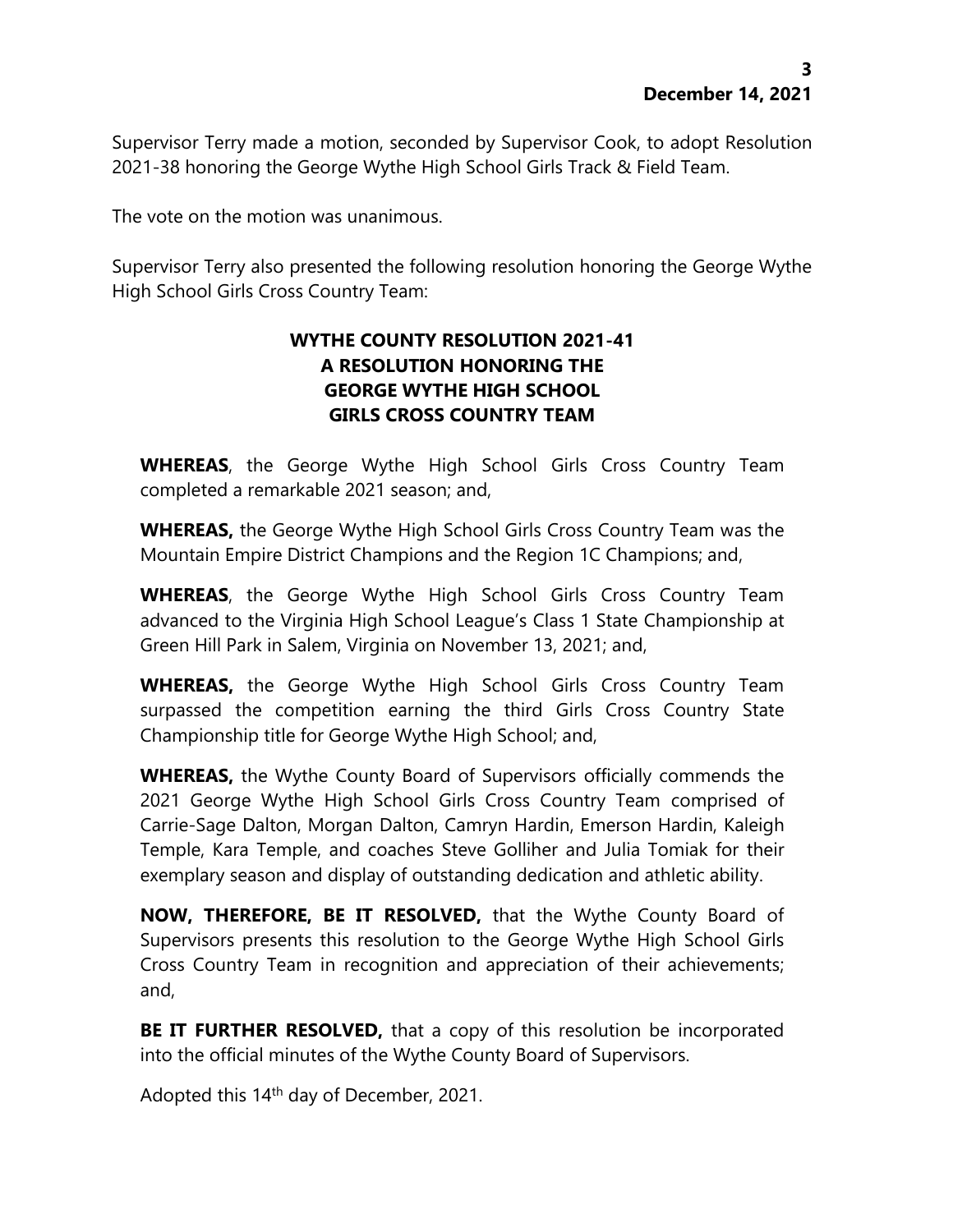Supervisor Terry made a motion, seconded by Vice Chair Lawson, to adopt Resolution 2021-41 honoring the George Wythe High School Girls Cross Country Team.

The vote on the motion was unanimous.

Chair Vaught noted that although Davion Tillison of the George Wythe High School Outdoor Track & Field Team was unable to attend tonight, the Board would like to honor him with the following:

# **WYTHE COUNTY RESOLUTION 2021-39 A RESOLUTION HONORING DAVION TILLISON OF THE GEORGE WYTHE HIGH SCHOOL OUTDOOR TRACK & FIELD TEAM**

**WHEREAS**, the George Wythe High School Outdoor Track & Field Team completed a very successful 2021 season; and,

**WHEREAS**, Davion Tillison of the George Wythe High School Outdoor Track & Field Team advanced to compete in the Virginia High School League's Group 1A/2A State Championship on Friday, June 18, 2021, at James Madison University in Harrisonburg, VA; and,

**WHEREAS**, Davion defeated all other competitors to become the State Champion in the long jump with a distance of 21'2" and the triple jump with a distance of 44'04"**;** and,

**WHEREAS,** the Wythe County Board of Supervisors officially commends Davion for his outstanding dedication, athletic ability, and sportsmanship.

**NOW, THEREFORE, BE IT RESOLVED,** that the Wythe County Board of Supervisors presents this resolution to Davion Tillison in recognition of his 2021 Outdoor Track & Field State Championship titles in the high jump and long jump; and,

**BE IT FURTHER RESOLVED,** that a copy of this resolution be incorporated into the official minutes of the Wythe County Board of Supervisors. Adopted this 14<sup>th</sup> day of December, 2021.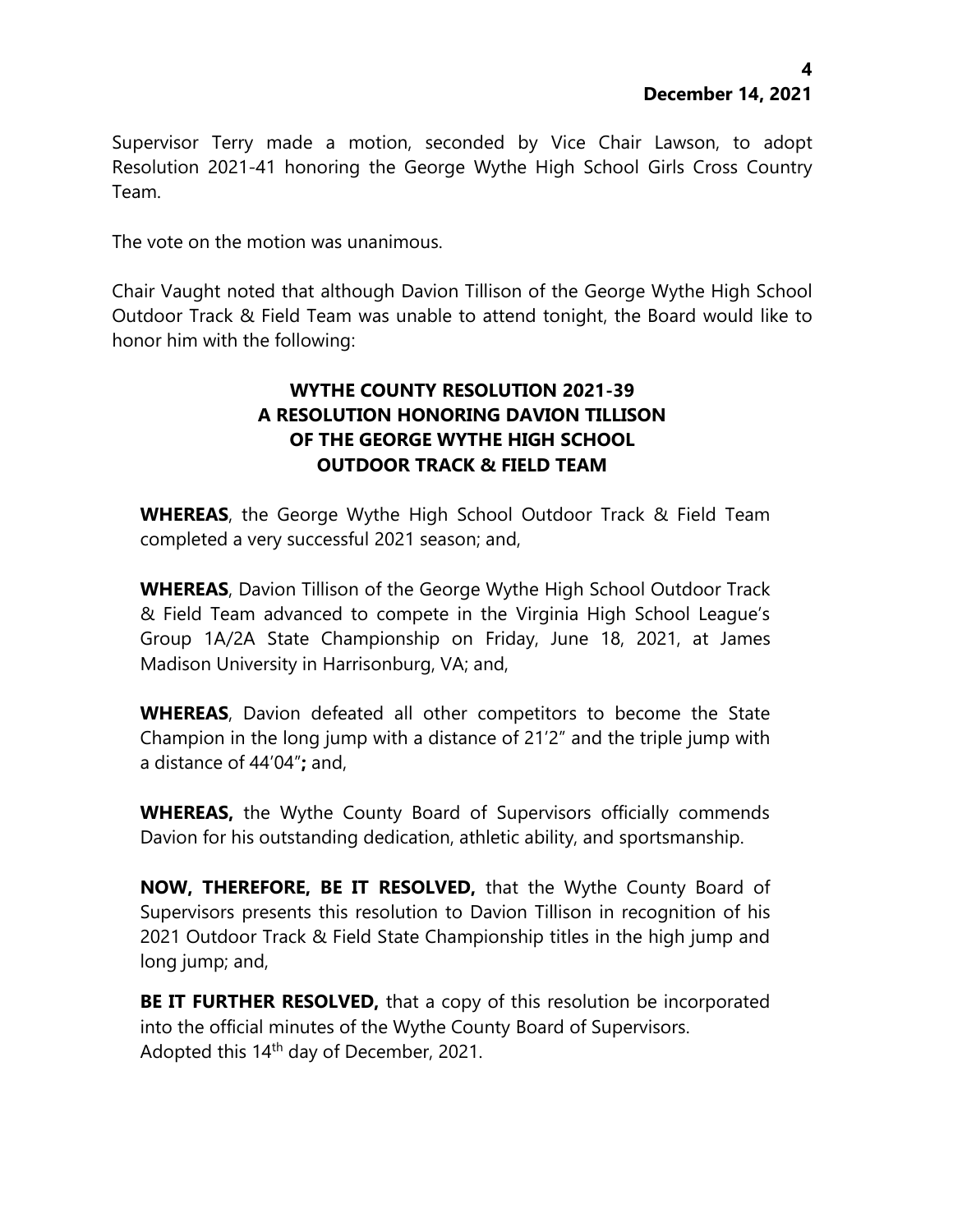Supervisor McRoberts made a motion, seconded by Supervisor Cook, to adopt Resolution 2021-39 honoring Davion Tillison of the George Wythe High School Outdoor Track & Field Team.

The vote on the motion was unanimous.

Chair Vaught stated that although Benson Blevins of the George Wythe High School Golf Team was unable to attend tonight, the Board would like to honor him with the following:

# **WYTHE COUNTY RESOLUTION 2021-40 A RESOLUTION HONORING BENSON BLEVINS OF THE GEORGE WYTHE HIGH SCHOOL GOLF TEAM**

**WHEREAS**, George Wythe High School junior Benson Blevins completed an outstanding 2021 golf season; and,

**WHEREAS**, Benson captured the individual Region 1C title on September 30, 2021, with a score of 69; and,

**WHEREAS**, Benson advanced to the 2021 Virginia High School League State Golf Tournament on Monday, October 11, 2021, at the Old Mill Golf Club in Laurel Fork, Virginia; and,

**WHEREAS,** Benson defeated the competition capturing the 2021 Class 1 individual State Championship title with a score of 71, surpassing second place by 5 strokes; and,

**WHEREAS,** the Wythe County Board of Supervisors officially commends Benson Blevins for his remarkable dedication, sportsmanship and athletic ability.

**NOW, THEREFORE, BE IT RESOLVED,** that the Wythe County Board of Supervisors presents this resolution to Benson Blevins in recognition of his 2021 Individual State Golf Championship; and,

**BE IT FURTHER RESOLVED,** that a copy of this resolution be incorporated into the official minutes of the Wythe County Board of Supervisors.

Adopted this 14<sup>th</sup> day of December, 2021.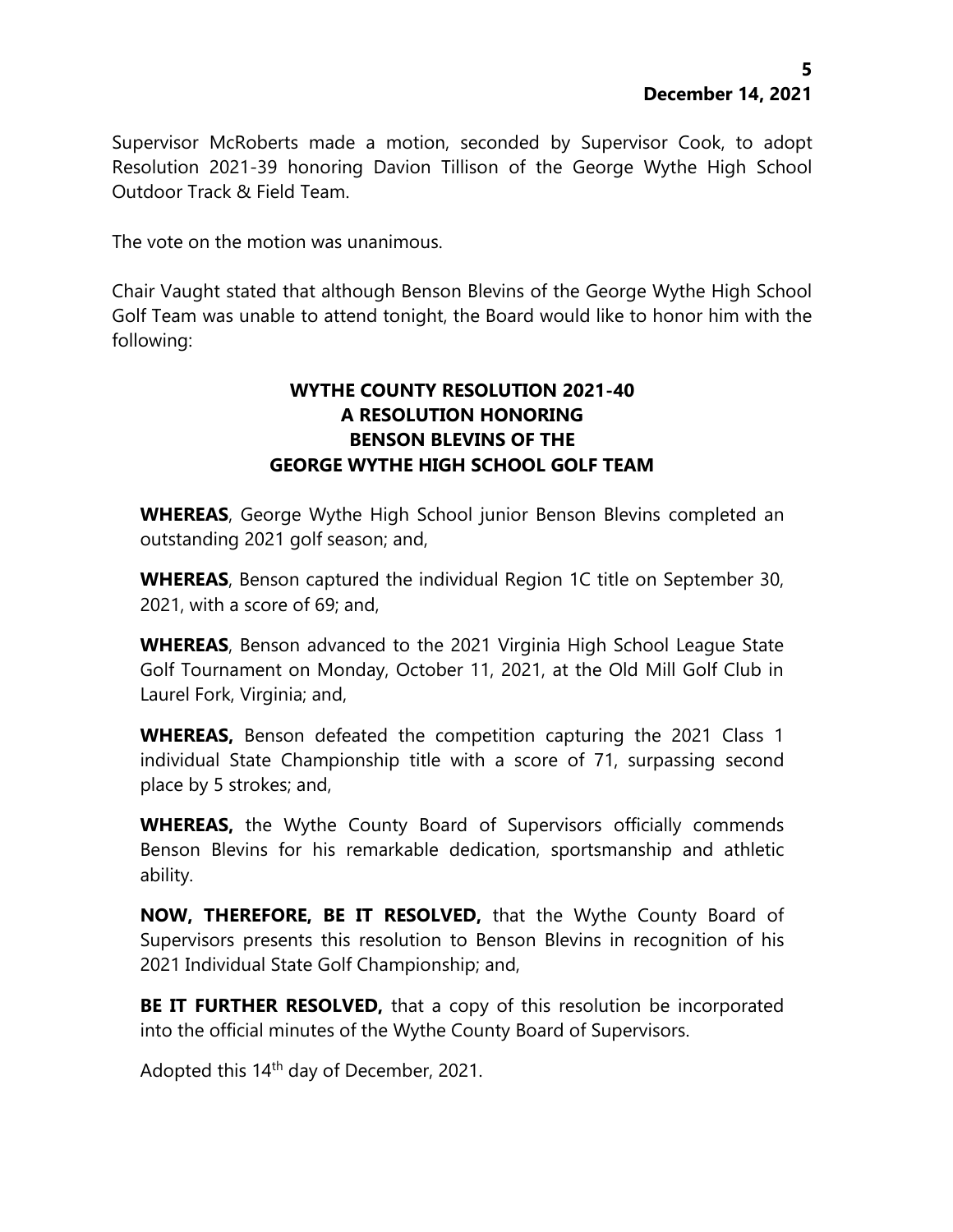Supervisor Cook made a motion, seconded by Vice Chair Lawson, to adopt Resolution 2021-40 honoring Benson Blevins of the George Wythe High School Golf Team.

The vote on the motion was unanimous.

#### **CITIZENS' TIME**

1. Future Growth of Wythe County – Mr. Nate Montgomery appeared before the Board and stated "I apologize for my décor tonight. I came straight from work and in no way is to diminish the meeting here tonight. Chairman Vaught had a post the other day and Ryan and I were kind of talking on it, and it got me to thinking and I was like 'You know what? I should just go to a Board of Supervisors meeting and just talk to the Board'. Some of you I know personally; some of you I kind of know of; those of you that I know personally, some of you I know very well. We go to church in Rural Retreat, and so I'm very involved in the Rural Retreat community. Even though I live in Wytheville, I spend more of my time on that end of the county. I am good friends with David Manley and John Matthews; John's my neighbor. You know, they've done an amazing job over there at JIDA. Big news came in, everybody's excited, there's lots of things happening, there's lots of work to do. I genuinely encourage this Board, as I did when the Expo Center was first being discussed in this room, I genuinely encourage everyone in here to do as much forethought on what's going to happen in this County in the next five years to ten years. It is going to dramatically reshape everything about this County. There are already rezoning requests in town. I'm also on the Board for HOPE Inc. My opinions there are mine; they are not of Rural Retreat United Methodist or the boards that I'm on. But I've gotten a lot of information regarding housing, regarding the median wage at the factory. If you go to factories similar to that around here, you will observe, and you can see in the factories that we've already got, a lot of these jobs are probably not going to be filled by people from here. People are going to be moving in to fill quite a few of these jobs. Housing is going to be a big issue; land development is going to be a big issue. It already is. The price of real estate is rising dramatically. I know a lot of people in the County don't like to talk about zoning. I would encourage you to speak with your particular, the people that have asked you to represent them. People don't want to talk about consolidation in the schools. I would encourage you to have difficult conversations with your constituents regarding all of these issues. Don't let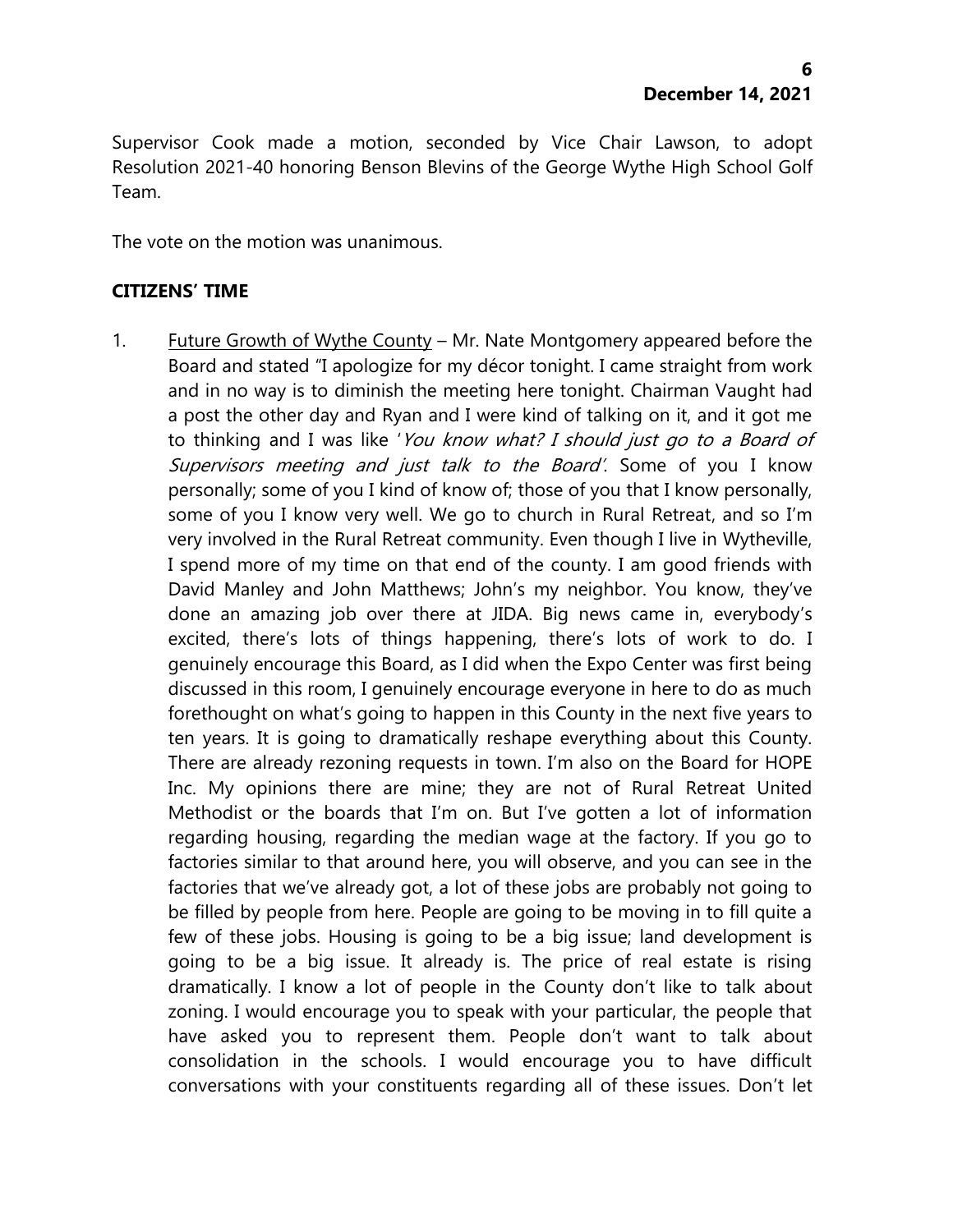there be anything that you're like 'Well, that's off the table – we would never do that.' I thank you for your time and I encourage all of you to please do a lot of forethought."

- 2. Fort Chiswell Library Mr. Butch Quesenberry appeared before the Board and stated "I'm here tonight to speak on behalf of the Fort Chiswell Library that is trying to be established. This is not only a great opportunity for the members of our community, it's also going to be great for the students. Luckily, my kids, as they went through the Fort Chiswell school system, had access to internet and was able to perform their work and things like that, but that is not the case throughout some of the Fort Chiswell area. Where this library is being proposed, and where the building has already been purchased, is right beside the Fort Chiswell High School/Middle School area. It will allow kids to come there, to be able to do what they need to do after school because, as of right now, they have to leave the school premises at five o'clock. They go home, they got nowhere to go. Either their parents have to drive them here to Wytheville to the Library or they have to go to a friend's house that has internet. So, this would give them opportunity and a place to be able to go, to be able to do homework, research, help the community as a whole. I understand that funding was requested from this Board, and was told that it was not available at the amount that they need. So, I would like you to take a little bit and reconsider that because not only would it benefit that end of the County, it will also help anybody that comes in. It will help Wythe County as a whole have a better outlook from people from within, and that's all I have to say. Thank you."
- 3. Fort Chiswell Library Mrs. Tina Quesenberry appeared before the Board and stated "I have taken on the project too as well and I am speaking on behalf of the library. And I'm also asking, please, to reconsider the \$400 amount that we were offered to propose. The reason is, as we went over at our library meeting, when the building was purchased, it was actually purchased by Joe Hale. The reason is, the bank kind of backed down on us a little bit due to a large pharmacy, I will leave it unnamed, that wanted the building. But we were determined to get this building, and during COVID, that kind of shut down a lot of our fundraising efforts. We're back on track. We've done a lot in light of COVID to get funding going but with this, if we can get the proposed amount that we need, that's going to show the banks that we have another income coming in, besides all of our fundraising efforts, and besides our bank helping us. But what it shows is, it establishes that we have money coming in so we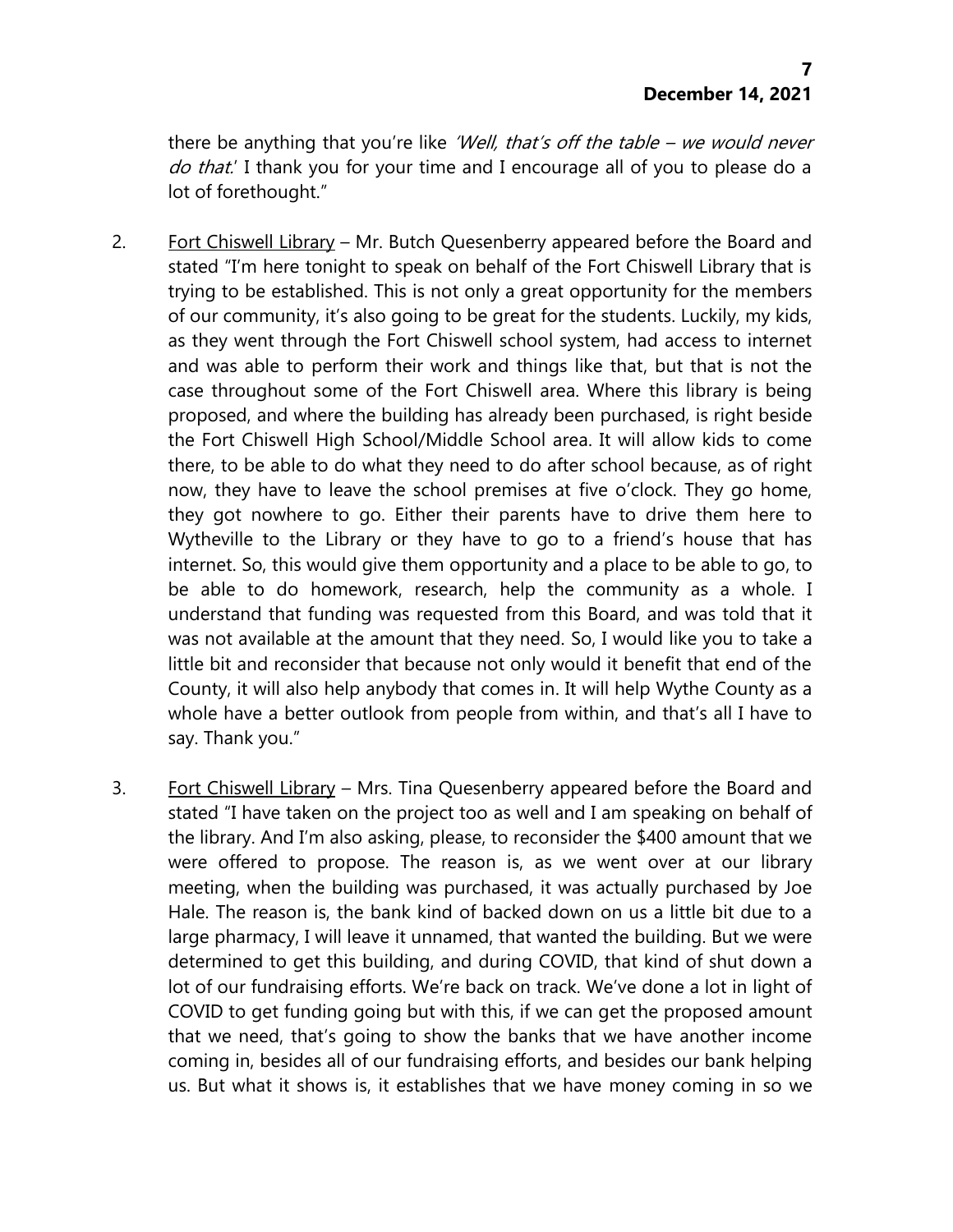can get this refinanced in the Friends' name. That way, we're open for Federal grants and other grants. As long as it's in a private person's name, we can't get the grants and the funding we need to pay this thing off quickly, get it going, get it established. Because again, like he said, we got kids that don't have internet. We got kids that don't have access to anything. We've got people who need jobs that they don't have ways to get to Wytheville all the time to use the library computers up here for jobs. They can't do that on our end of the County. We need this on our end of the County. Our end of the County is growing, and it's just something that's going to benefit the citizens, the kids, everyone. But the reason we need this looked at again, because this is going to show income coming in so we can get refinanced, and that's going to show established income and open us up for the Federal grants that we need. Because we keep getting blocked for that. Every time we take a step, we get knocked down by another hurdle, and that's pretty much why I'm here. I'm begging for money. So again, and that way too, again it helps our fundraising efforts which we've put a lot in, and y'all can go to GoFundMe and fund, give us a donation if you'd like, because I have that established. But that's pretty much what I have to say as well. I'm just here – we need this reconsidered, please. Thank you."

4. Fort Chiswell Library – Mr. John DiYorio appeared before the Board and stated "Good evening, ladies and gentlemen. I'd like to talk about the Fort Chiswell Library – I wrote that down. But I'd also like to talk a little bit about the vision. I came to this town, and County, in 1969. I don't think any one of you was born by then. I am a lover of libraries, and when I came here, our library, the Wythe County Library, was in what we used to call Kincer Miller Square. I don't know if you know where that is along Tazewell Street. Two stores, two little, tiny stores and that was it. I wasn't disappointed where I grew up in Charleston, South Carolina. I had to go to a bookmobile so no big deal. But we had some vision. Ruby Smith, Hopper Lazenby, and Brent Moore decided we needed a real library building, and then when after it but they had some help. We had what we called at that time, the Wythe County Library Board which is really what now is the Friends of the Library. We didn't have any authority over the library; we just tried to help. And we did build that library back in the '70s and since then, the people in Rural Retreat have put together some funds to build their Rural Retreat Library. Again, a vision. But there's been no library in the eastern end of our County. And that, outside of Wytheville, is the most densely populated area of the County, Fort Chiswell area on the eastern end. But then a friend, Joe Hale, and friends found a site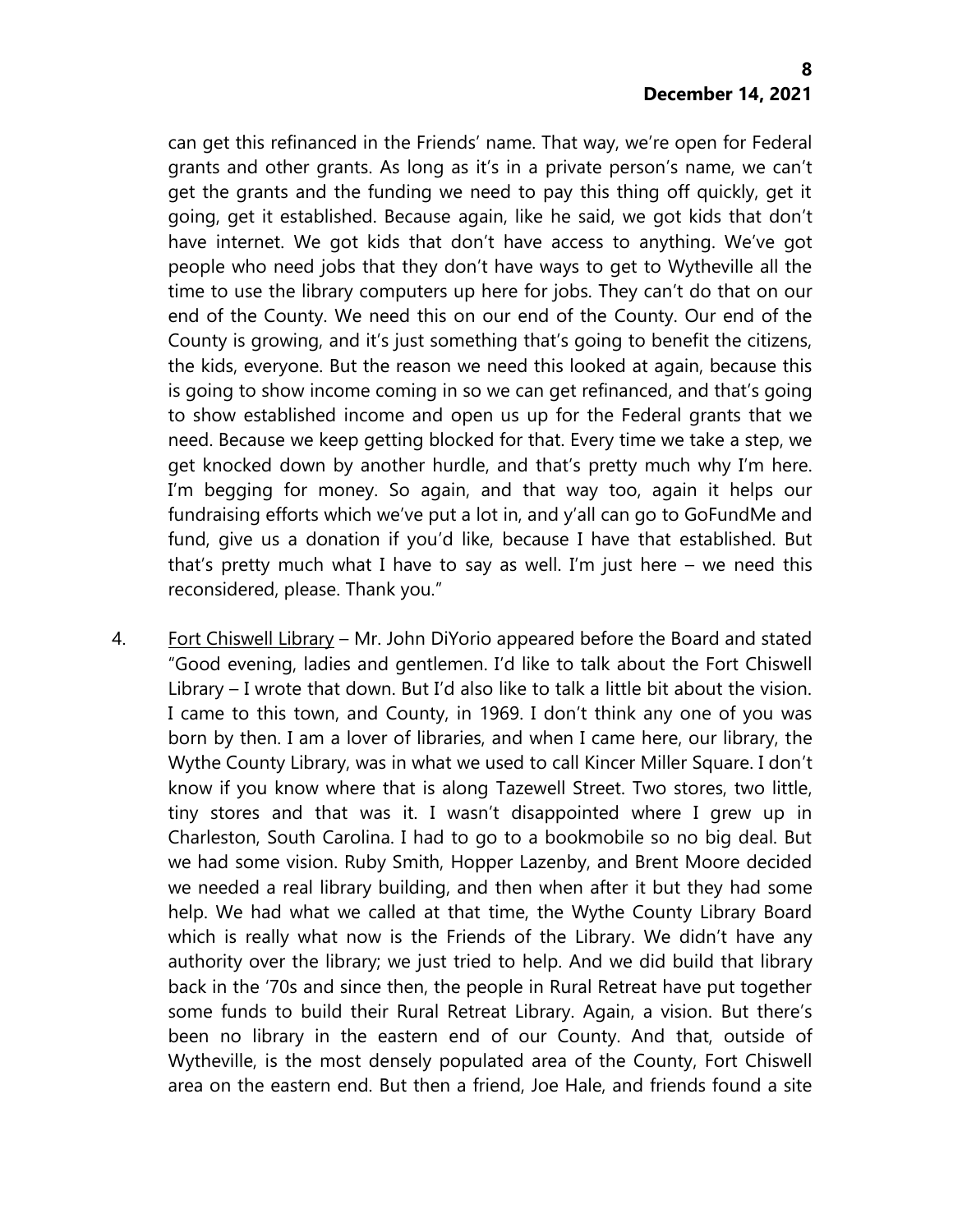and a building that could serve as a library for the people of that area. I think somebody has already mentioned that it really is the perfect site. You can't find a better site for a library. Now, going back to visit, I gotta go back to my good, old buddy, Benny Burkett, Rich Valley friend, and he and the Joint IDA and the Board back about 30 or so years ago, purchased a huge property for industry, and it sat empty for quite a while. And slowly began to attract industry. Also, another board with the Joint IDA's recommendation, spent quite a bit of money in flattening out some land and now we've reaped the benefits of that. Vision produced what I think is going be the cusp of our growth here in the County. So, my point is, and I'm running out of my time and a lot of notes, but my point is let's have the vision. We have the site. We have a building. I think at some point 5-10 years down the road, if we don't have a library there, we're going to have to build one. That perfect site will not be there, and you have, and this Board has, and our Library Board has the opportunity to bring to our eastern end of the County, to the whole County, the fact that Wythe County cherishes education, and education is found in the libraries. I'd love to sit here for the rest of this meeting; I know you guys are going to have a great time but my daughter-in-law has a birthday dinner that started at six o'clock and I'm hungry, so I will be seeing you and I wish you the best."

- 5. Fort Chiswell Library Mrs. Frances Watson appeared before the Board and stated "Well, I'm not going to be long. I just want to say I know all of you support children, youngsters, and senior citizens. I know Coy McRoberts brought tears to my eyes one night when you were talking about a place for the young people to go; keeping them away from drugs and all that, and I know Mr. Smith feels the same way. So, I'm just asking, please, we have a new industry coming in here. They're going to be building houses out in the Fort Chiswell area. They're going to have good jobs, good money coming in; they're going to expect a library, and we've got that opportunity, a perfect opportunity everybody has said, and thank you."
- 6. Water Disconnects Mr. Zach Lester appeared before the Board and stated "Thank you all for being here, thank you Sheriff Foster, thank you Pastor for saying a little prayer for us earlier. Guys, I'm just going to talk about our water bill reconnection fee. It's a little bit much. I was at home sick last week, they cut my water off. I forgot to pay the bill. My fault. I accept full responsibility. But the bill for two months was \$74.60. The fee was \$70 so the fee was even higher than the bill for the two months usage. I was extremely sick and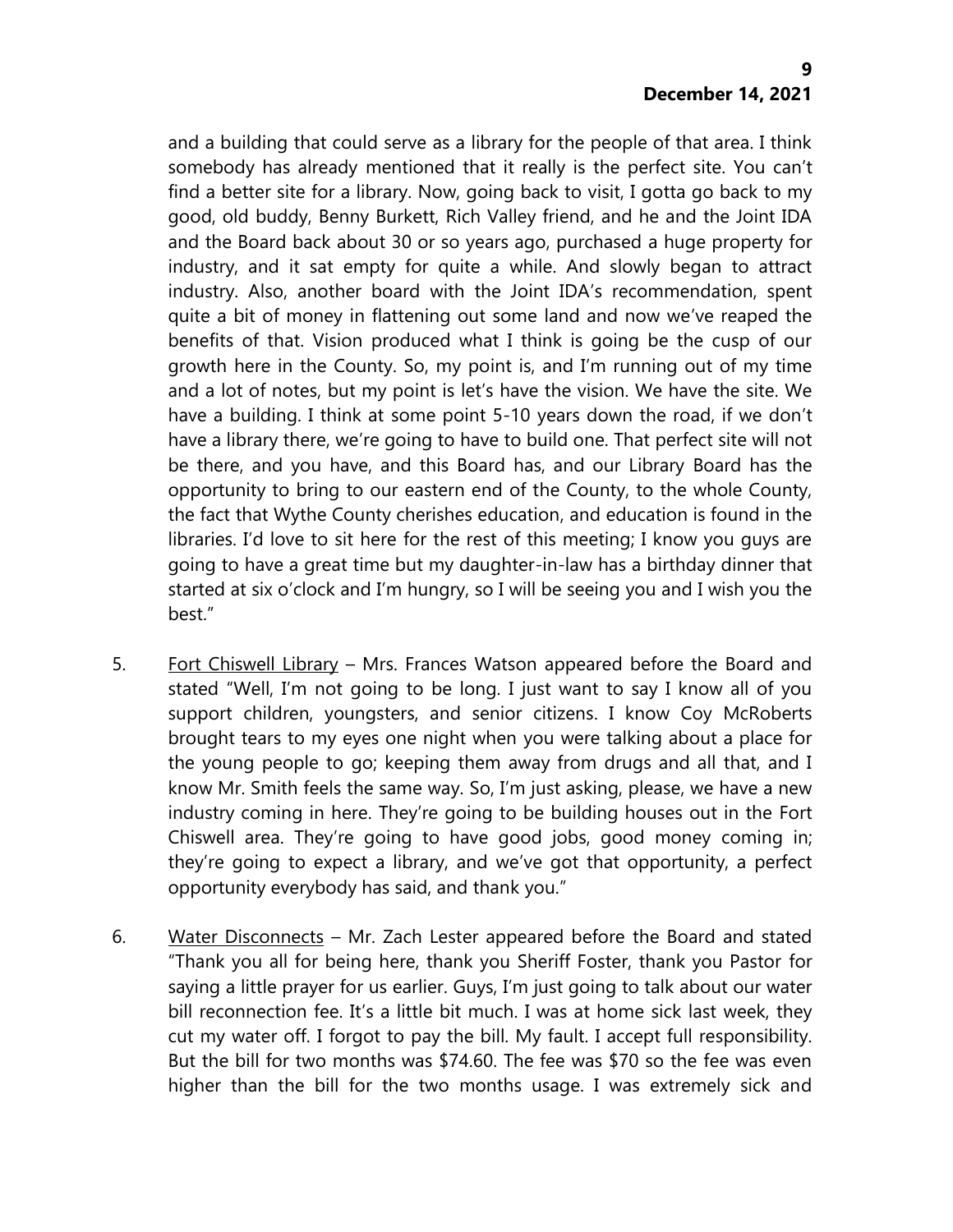ironically, my debit card, I lost my wallet two weeks ago so I had to go to the bank, get the money out of the bank, pay the bill. No big, big deal. But I had a good speech tonight kind of designed to make emphasis on how the system has been designed around a little nickel and dimes of the people. We've built this goliath of an unfunctional government but it really never does take care of the people. All it ever does is really kind of take every ounce of money that we have and fund wars in other countries and all this other stuff. So, I think that there's a lot of focus we need to put on our government how it maintains itself and stupid little details like this water bill thing is something that we can focus on and I'm offering up proposals tonight too to kind of resolve the issue here. The first, you know, for the reconnect/disconnection/reconnection, uh, usually what happens, 'cause I spoke with Mr. Crisp about this issue six months ago, I said 'Hey, I don't think that it's really helping our community to penalize people into submission the way that we're doing it.' So, if we embrace our community, it would be a whole different turn, it would set a good example. So, the first proposal is I, out of pocket, will pay the gas bill if you all can provide a gas receipt and mileage for the truck that does the disconnections and reconnections for that month, I will cover all fuel costs for that month for doing that. And the reason is, I think that we can deduct that out of the \$75 fee and that would help our community out a lot. I don't have a lot of money but I am willing to give whatever I do have to try and build up our community because I love it. I'm very proud of what we have. It's the little details like that. The second proposal is if you all can legally find a way to get me access to the accounts, I don't want any money but I may have to get put on a salary as a part-time employee or something like that for zero dollars a year, whatever you all have to do to give me access. Two weeks in advance, if you can give me a list of all the disconnections coming up, the amount that needs to be paid, and the contact information, I will personally reach out to every homeowner and resolve that account myself. That is going to save our County a lot of money, it's going to save us a lot of time, and it's going to build the community to set the example. So, I'm also offering that all for free. I don't want anything in return. It's just a good deed to do for my community. And I think that within five years, I'm comfortable in saying within five years I can get our County down to zero water disconnections for the year. And would that not be something to be proud of instead of penalizing families who can't already afford a bill and tacking on a very substantial amount. Seventy-five bucks in today's world, I know it's not a lot to most people but, to a family that's struggling to pay their water, it is very important. There's only a few things in the world that are as important as water, and it's a very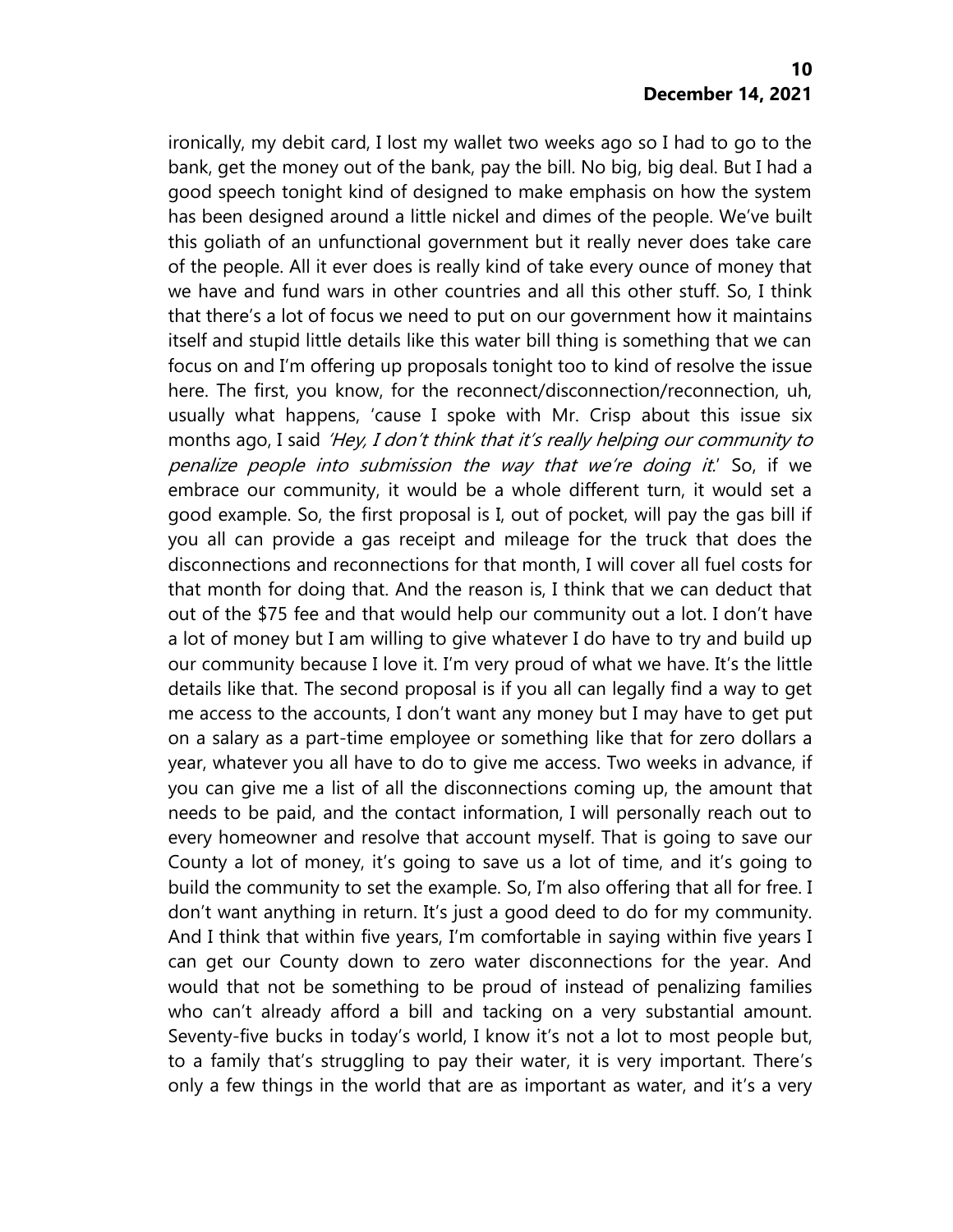cheap thing we can have so I think the County should re-evaluate the situation, how we approach that part of our community and start to try and embrace people. Thank you all for everything you do and God bless you all."

With no one else signed up to speak, Chair Vaught closed Citizens' Time.

#### **PAYMENT OF COUNTY INVOICES**

Supervisor Horney made a motion to pay the invoices for approval on December 14, 2021, for the various departments of County government. The invoices were paid on General Warrants 30111230-30111383 and two wire transfers, as follows:

# **EXPENDITURES BY DEPARTMENT BOARD OF SUPERVISORS December 14, 2021**

| <b>CHECK#</b>                        | <b>ISSUE DATE</b> | <b>VENDOR</b>                    | <b>AMOUNT</b>  |
|--------------------------------------|-------------------|----------------------------------|----------------|
| 30111230                             | 12/06/2021        | <b>APPALACHIAN POWER</b>         | \$<br>2,706.16 |
| 30111231                             | 12/06/2021        | <b>CENTURYLINK</b>               | 51.62          |
| 30111232                             | 12/06/2021        | <b>CENTURYLINK</b>               | 52.76          |
| 30111233                             | 12/06/2021        | <b>CENTURYLINK</b>               | 98.97          |
| 30111234                             | 12/06/2021        | <b>CENTURYLINK</b>               | 125.33         |
| 30111235                             | 12/06/2021        | <b>CENTURYLINK</b>               | 146.47         |
| 30111236                             | 12/06/2021        | <b>CENTURYLINK</b>               | 248.18         |
| 30111237                             | 12/06/2021        | <b>CENTURYLINK</b>               | 280.80         |
| 30111238                             | 12/06/2021        | <b>CENTURYLINK</b>               | 310.40         |
| 30111239                             | 12/06/2021        | <b>CENTURYLINK</b>               | 3,548.05       |
| 30111240                             | 12/06/2021        | <b>CENTURYLINK</b>               | 4,934.52       |
| 30111241                             | 12/06/2021        | <b>GREATAMERICA FINANCIAL SE</b> | 153.00         |
| 30111242                             | 12/06/2021        | MCI COMM SERVICE                 | 34.57          |
| 30111243                             | 12/06/2021        | MCI COMM SERVICE                 | 106.01         |
| 30111244                             | 12/06/2021        | MCI COMM SERVICE                 | 857.71         |
| 30111245                             | 12/06/2021        | <b>VERIZON WIRELESS</b>          | 1,954.66       |
| 30111246                             | 12/06/2021        | WYTHE CO WATER & WASTEWAT        | 227.12         |
| <b>TOTAL EXPENDITURES 12/06/2021</b> |                   |                                  | \$15,836.33    |
| <b>CHECK#</b>                        | <b>ISSUE DATE</b> | <b>VENDOR</b>                    | <b>AMOUNT</b>  |
| 30111247                             | 12/09/2021        | <b>AMAZON</b>                    | \$<br>2,180.78 |
| 30111248                             | 12/09/2021        | <b>AMERA-CHEM INC</b>            | 106.90         |

30111249 12/09/2021 APPALACHIAN REGIONAL EXPO 50,000.00 30111250 12/09/2021 APPALACHIAN POWER 29,868.39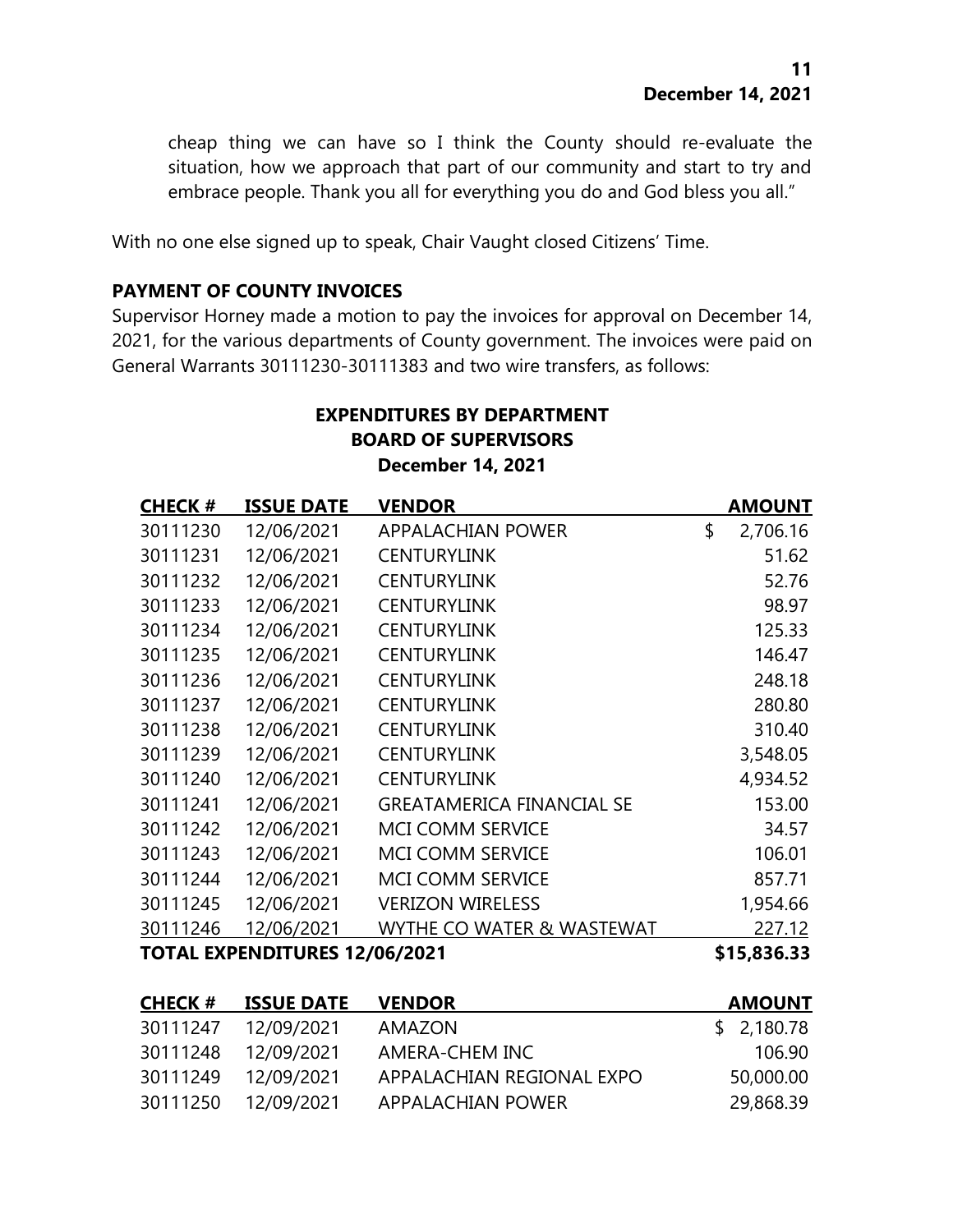**December 14, 2021**

| 30111251             | 12/09/2021               | ATLANTIC EMERGENCY SOLUTI<br><b>ATMOS ENERGY</b>                 | 4,710.86              |
|----------------------|--------------------------|------------------------------------------------------------------|-----------------------|
| 30111252<br>30111253 | 12/09/2021               | AYERS & SONS SEPTIC LLC                                          | 54.37<br>375.00       |
|                      | 12/09/2021               | <b>BIG WALKER SWCD</b>                                           |                       |
| 30111254<br>30111255 | 12/09/2021<br>12/09/2021 | <b>BKT UNIFORMS</b>                                              | 2,000.00<br>1,769.53  |
| 30111256             |                          | <b>BLUE 360 MEDIA LLC</b>                                        | 950.30                |
| 30111257             | 12/09/2021               |                                                                  |                       |
|                      | 12/09/2021               | BLUE RIDGE ANALYTICAL, LL                                        | 1,379.00<br>73.97     |
| 30111258<br>30111259 | 12/09/2021               | <b>BOB HUFF</b>                                                  |                       |
| 30111260             | 12/09/2021<br>12/09/2021 | <b>BRENNTAG MID-SOUTH INC</b><br><b>BUSINESS CARD</b>            | 2,937.42              |
|                      |                          |                                                                  | 5,667.63              |
| 30111261             | 12/09/2021               | <b>CARTER MACHINERY CO INC</b>                                   | 3,128.80<br>48.00     |
| 30111262             | 12/09/2021               | CARZ R US LLC                                                    |                       |
| 30111263<br>30111264 | 12/09/2021               | <b>CLINE'S BODY SHOP LLC</b><br><b>COLT W. SIMMONS CONSTRUCT</b> | 2,232.87<br>19,124.80 |
|                      | 12/09/2021               | <b>DISTRICT THREE</b>                                            | 3,890.00              |
| 30111265             | 12/09/2021               |                                                                  |                       |
| 30111266             | 12/09/2021               | DODSON BROS EXTERMINATING<br>E. C. PACE COMPANY                  | 65.00                 |
| 30111267<br>30111268 | 12/09/2021               |                                                                  | 273,663.42            |
|                      | 12/09/2021               | <b>EAST COAST EMERGENCY VEHI</b>                                 | 191.94                |
| 30111269             | 12/09/2021               | <b>ENTERPRISE FM TRUST</b>                                       | 44,063.19             |
| 30111270             | 12/09/2021               | <b>F&amp;R ELECTRIC INC</b>                                      | 14,335.00             |
| 30111271             | 12/09/2021               | <b>FERGUSON ENTERPRISES #5</b>                                   | 9,576.95              |
| 30111272             | 12/09/2021               | FIRE RESCUE AND TACTICAL                                         | 859.07                |
| 30111273             | 12/09/2021               | <b>GALLS</b>                                                     | 385.28                |
| 30111274             | 12/09/2021               | <b>GENUINE PARTS COMPANY</b>                                     | 95.48                 |
| 30111275             | 12/09/2021               | <b>WRANGLER HOLDCO CORP</b>                                      | 7.50                  |
| 30111276             | 12/09/2021               | <b>HILL STUDIO PC</b>                                            | 43,480.00             |
| 30111277             | 12/09/2021               | <b>INTERSTATE RESCUE LLC</b>                                     | 329.93                |
| 30111278             | 12/09/2021               | <b>IVANHOE FIRE DEPT</b>                                         | 3,358.31              |
| 30111279             | 12/09/2021               | J. S. HAREN COMPANY                                              | 8,836.22              |
| 30111280             | 12/09/2021               | <b>JASON'S AUTO SERVICE</b>                                      | 46.98                 |
| 30111281             | 12/09/2021               | JOINT PUBLIC SERVICE AUTH                                        | 45,303.44             |
| 30111282             | 12/09/2021               | JONES, MICHAEL D                                                 | 512.46                |
| 30111283             | 12/09/2021               | <b>KIRBY'S KUTTIN EDGE</b>                                       | 900.00                |
| 30111284             | 12/09/2021               | <b>LANE GROUP</b>                                                | 3,349.50              |
| 30111285             | 12/09/2021               | MUNICIPAL EMERGENCY SERVI                                        | 95.25                 |
| 30111286             | 12/09/2021               | LEXISNEXIS                                                       | 740.00                |
| 30111287             | 12/09/2021               | LOWE'S                                                           | 301.39                |
| 30111288             | 12/09/2021               | MATTERN & CRAIG, INC                                             | 23,280.00             |
| 30111289             | 12/09/2021               | JEFFERY LEE MILLER                                               | 45.00                 |

####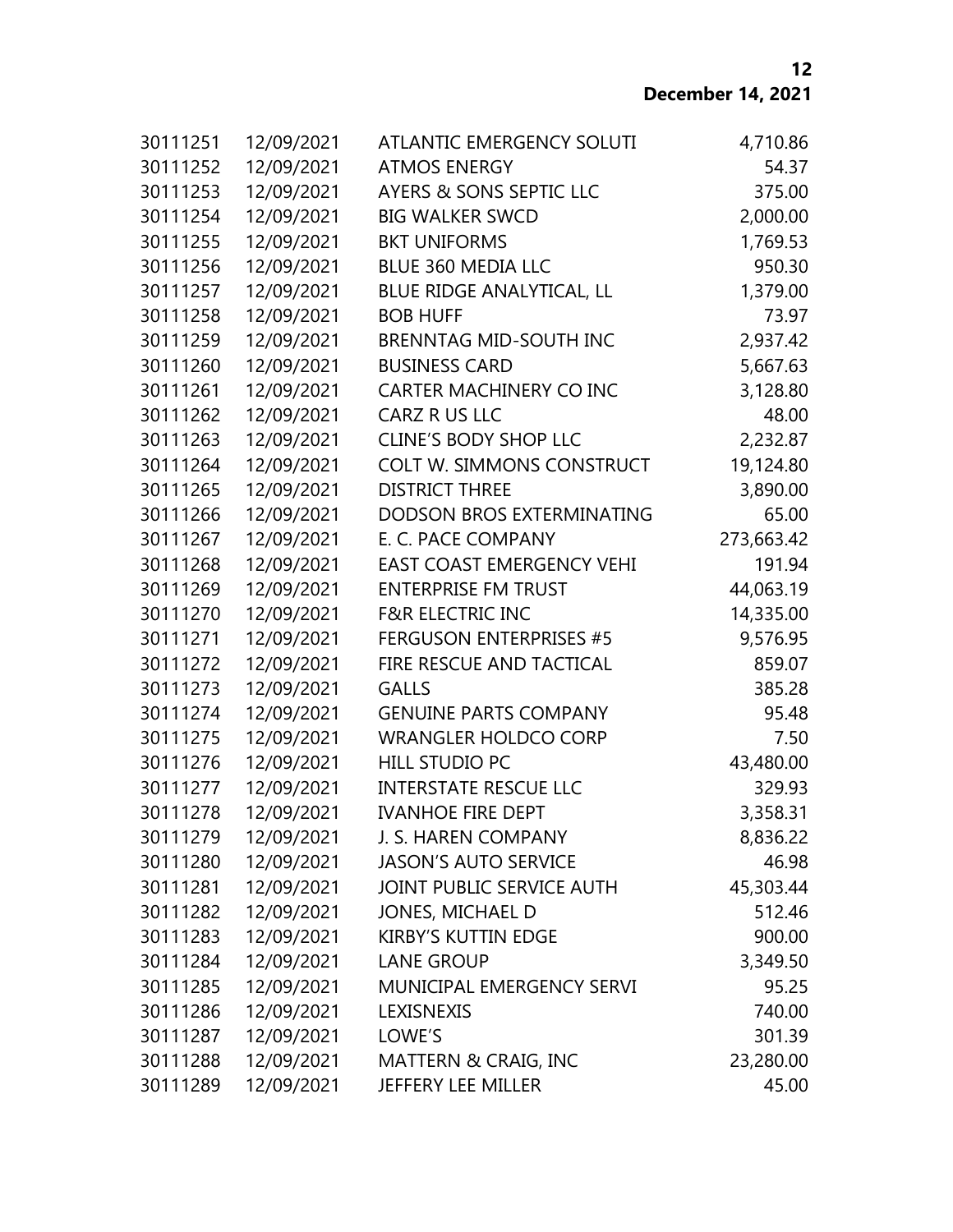| 30111290 | 12/09/2021 | MOBILE COMMUNICATIONS AME            | 589.00    |
|----------|------------|--------------------------------------|-----------|
| 30111291 | 12/09/2021 | NEW RIVER REGIONAL WATER             | 41,972.77 |
| 30111292 | 12/09/2021 | <b>NRVLSA</b>                        | 15.00     |
| 30111293 | 12/09/2021 | <b>CHRIS DUNFORD</b>                 | 188.03    |
| 30111294 | 12/09/2021 | <b>CHRIS TERRY</b>                   | 84.23     |
| 30111295 | 12/09/2021 | <b>DALTON ROSE</b>                   | 110.38    |
| 30111296 | 12/09/2021 | <b>ETHAN ATWELL</b>                  | 75.10     |
| 30111297 | 12/09/2021 | <b>ETHAN ATWELL</b>                  | 90.75     |
| 30111298 | 12/09/2021 | <b>FRANK EVAN ATWELL</b>             | 25.81     |
| 30111299 | 12/09/2021 | <b>GEORGE SEWELL</b>                 | 15.51     |
| 30111300 | 12/09/2021 | <b>WALTER BASS</b>                   | 45.91     |
| 30111301 | 12/09/2021 | <b>WILLIAM KYLE COUNTS</b>           | 93.42     |
| 30111302 | 12/09/2021 | <b>WILLIAM KYLE COUNTS</b>           | 39.06     |
| 30111303 | 12/09/2021 | <b>PAPER CLIP</b>                    | 84.88     |
| 30111304 | 12/09/2021 | PARTNERSHIP SCREENING INT            | 14.40     |
| 30111305 | 12/09/2021 | PITNEY BOWES                         | 151.17    |
| 30111306 | 12/09/2021 | PROTECT YOUTH SPORTS                 | 207.30    |
| 30111307 | 12/09/2021 | R&C TOWING & REPAIR CO               | 85.00     |
| 30111308 | 12/09/2021 | <b>R&amp;R ENTERPRISES INC</b>       | 135.00    |
| 30111309 | 12/09/2021 | <b>REGION I VBCOA</b>                | 60.00     |
| 30111310 | 12/09/2021 | ROANOKE PUMP SALES & SERV            | 1,737.43  |
| 30111311 | 12/09/2021 | ROBINSON FARMER COX ASSOC            | 30,000.00 |
| 30111312 | 12/09/2021 | <b>S&amp;S ENGINEERS INC</b>         | 8,575.00  |
| 30111313 | 12/09/2021 | <b>SALTUS TECHNOLOGIES LLC</b>       | 6,927.36  |
| 30111314 | 12/09/2021 | <b>SEGRA</b>                         | 30.35     |
| 30111315 | 12/09/2021 | SOUTHWESTERN EQUIPMENT               | 4,758.49  |
| 30111316 | 12/09/2021 | SOUTHWESTERN VA GAS SERVI            | 124.83    |
| 30111317 | 12/09/2021 | STATE ELECTRIC SUPPLY CO             | 439.56    |
| 30111318 | 12/09/2021 | SUPREME COURT OF VIRGINIA            | 8,026.96  |
| 30111319 | 12/09/2021 | <b>TACS</b>                          | 479.57    |
| 30111320 | 12/09/2021 | THC ENTERPRISES, INC                 | 39,788.11 |
| 30111321 | 12/09/2021 | <b>THOMPSON TIRE</b>                 | 96.66     |
| 30111322 | 12/09/2021 | TOWN OF RURAL RETREAT                | 63.45     |
| 30111323 | 12/09/2021 | <b>TRANSUNION RISK &amp; ALTERNA</b> | 75.00     |
| 30111324 | 12/09/2021 | TRI CITIES/SW VA REGIONAL            | 857.51    |
| 30111325 | 12/09/2021 | TRI COUNTY GLASS INC                 | 382.95    |
| 30111326 | 12/09/2021 | <b>TYLER TECHNOLOGIES INC</b>        | 2,220.00  |
| 30111327 | 12/09/2021 | UNIFIRST CORP                        | 110.43    |
| 30111328 | 12/09/2021 | UNIVERSITY OF VIRGINIA               | 75.00     |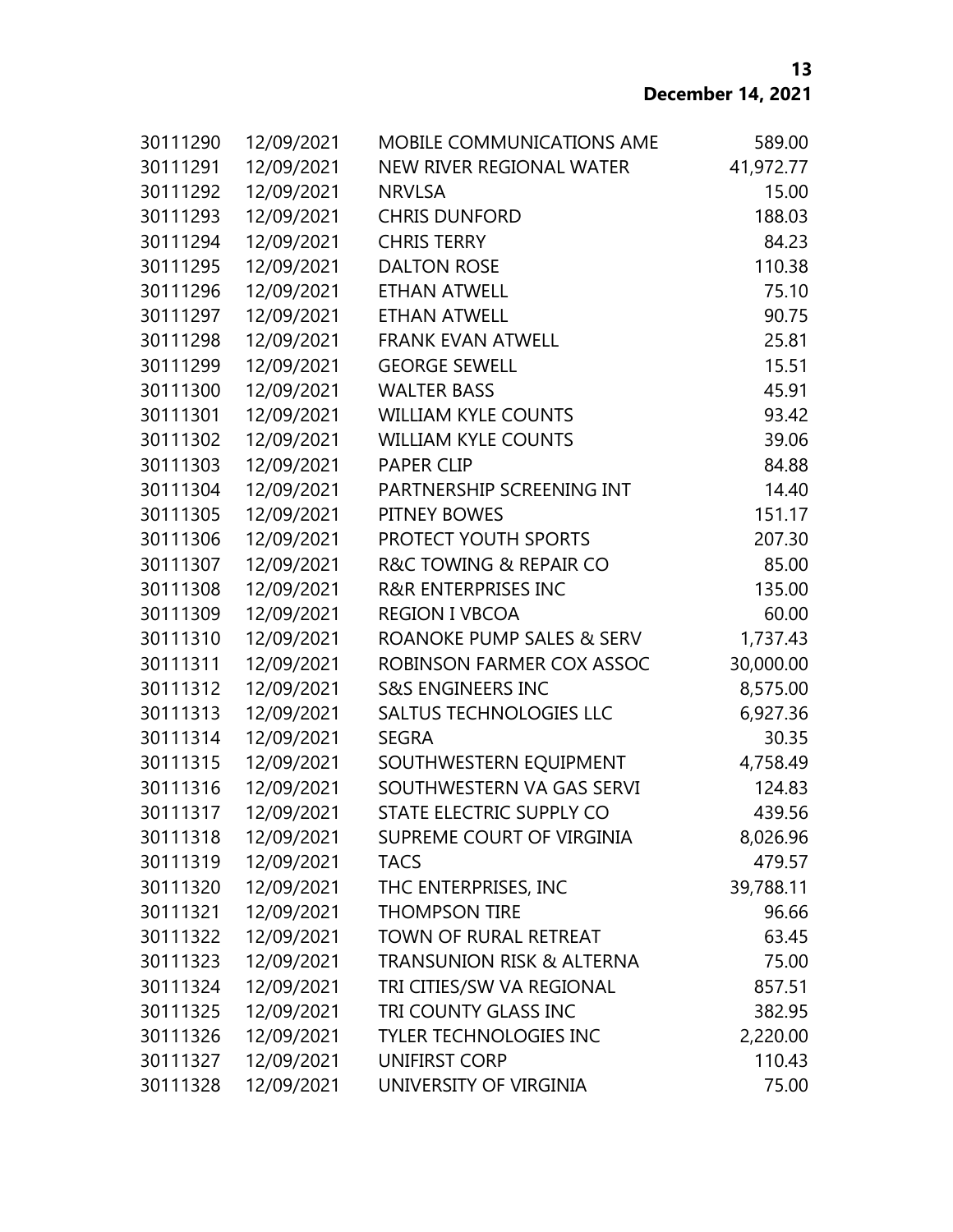| 30111329                             | 12/09/2021 | <b>USA BLUE BOOK</b>             | 171.78       |
|--------------------------------------|------------|----------------------------------|--------------|
| 30111330                             | 12/09/2021 | <b>V&amp;M RECYCLING</b>         | 74,485.11    |
| 30111331                             | 12/09/2021 | <b>VEBA</b>                      | 180.00       |
| 30111332                             | 12/09/2021 | <b>VIRGINIA BUSINESS SYST</b>    | 95.35        |
| 30111333                             | 12/09/2021 | <b>VIRGINIA BUSINESS SYSTEMS</b> | 682.18       |
| 30111334                             | 12/09/2021 | VIRGINIA ELECTRIC SUPPLY,        | 518.63       |
| 30111335                             | 12/09/2021 | <b>VIRGINIA LAWYERS WEEKLY</b>   | 449.00       |
| 30111336                             | 12/09/2021 | <b>VIRGINIA TECH</b>             | 13,028.64    |
| 30111337                             | 12/09/2021 | <b>VUPS</b>                      | 55.65        |
| 30111338                             | 12/09/2021 | W. S. DARLEY & CO                | 2,637.00     |
| 30111339                             | 12/09/2021 | WITMER PUBLIC SAFETY GROU        | 173.00       |
| 30111340                             | 12/09/2021 | <b>WYTHE TIRE AND MUFFLER</b>    | 634.24       |
| 30111341                             | 12/09/2021 | <b>WYTHEVILLE OFFICE SUPPLY</b>  | 473.46       |
| 30111342                             | 12/09/2021 | <b>XEROX</b>                     | 19.20        |
| <b>TOTAL EXPENDITURES 12/09/2021</b> |            |                                  | \$846,774.55 |

| <b>CHECK#</b> | <b>ISSUE DATE</b> | <b>VENDOR</b>              | <b>AMOUNT</b> |
|---------------|-------------------|----------------------------|---------------|
| 30111343      | 12/14/2021        | KING-MOORE INC             | \$<br>864.50  |
| 30111344      | 12/14/2021        | ALDERMAN JOSEPHINE T       | 35.95         |
| 30111345      | 12/14/2021        | ALDERMAN JOSEPHINE T       | 100.00        |
| 30111346      | 12/14/2021        | AMBURN RONNIE L & LEIGH A  | 144.91        |
| 30111347      | 12/14/2021        | <b>CORVIN SHARON G</b>     | 69.88         |
| 30111348      | 12/14/2021        | <b>CORVIN SHARON G</b>     | 22.31         |
| 30111349      | 12/14/2021        | <b>DUNN LATASHA</b>        | 23.24         |
| 30111350      | 12/14/2021        | <b>DUNN LATASHA</b>        | 25.54         |
| 30111351      | 12/14/2021        | <b>EATON JAMES HOGE</b>    | 72.08         |
| 30111352      | 12/14/2021        | <b>FERRITTO KIMBERLY F</b> | 9.51          |
| 30111353      | 12/14/2021        | <b>FRYE KERRY ONEAL</b>    | 120.05        |
| 30111354      | 12/14/2021        | <b>HALL BARBARA ANN</b>    | 11.29         |
| 30111355      | 12/14/2021        | HALL FRED G & BARBARA ANN  | 14.24         |
| 30111356      | 12/14/2021        | <b>HALL PAMULA H</b>       | 17.92         |
| 30111357      | 12/14/2021        | <b>HALL PAMULA H</b>       | 120.00        |
| 30111358      | 12/14/2021        | HASH JOEL L JR             | 56.95         |
| 30111359      | 12/14/2021        | <b>HASH JR JOEL LEE</b>    | 3.50          |
| 30111360      | 12/14/2021        | <b>JONES BRANDI N</b>      | 39.10         |
| 30111361      | 12/14/2021        | <b>KEEN TONY RAY</b>       | 445.95        |
| 30111362      | 12/14/2021        | KING RANDOLPH KELLY SR &   | 287.97        |
| 30111363      | 12/14/2021        | <b>KRUNICH ROBERT P</b>    | 200.00        |
| 30111364      | 12/14/2021        | <b>KRUNICH ROBERT P</b>    | 367.48        |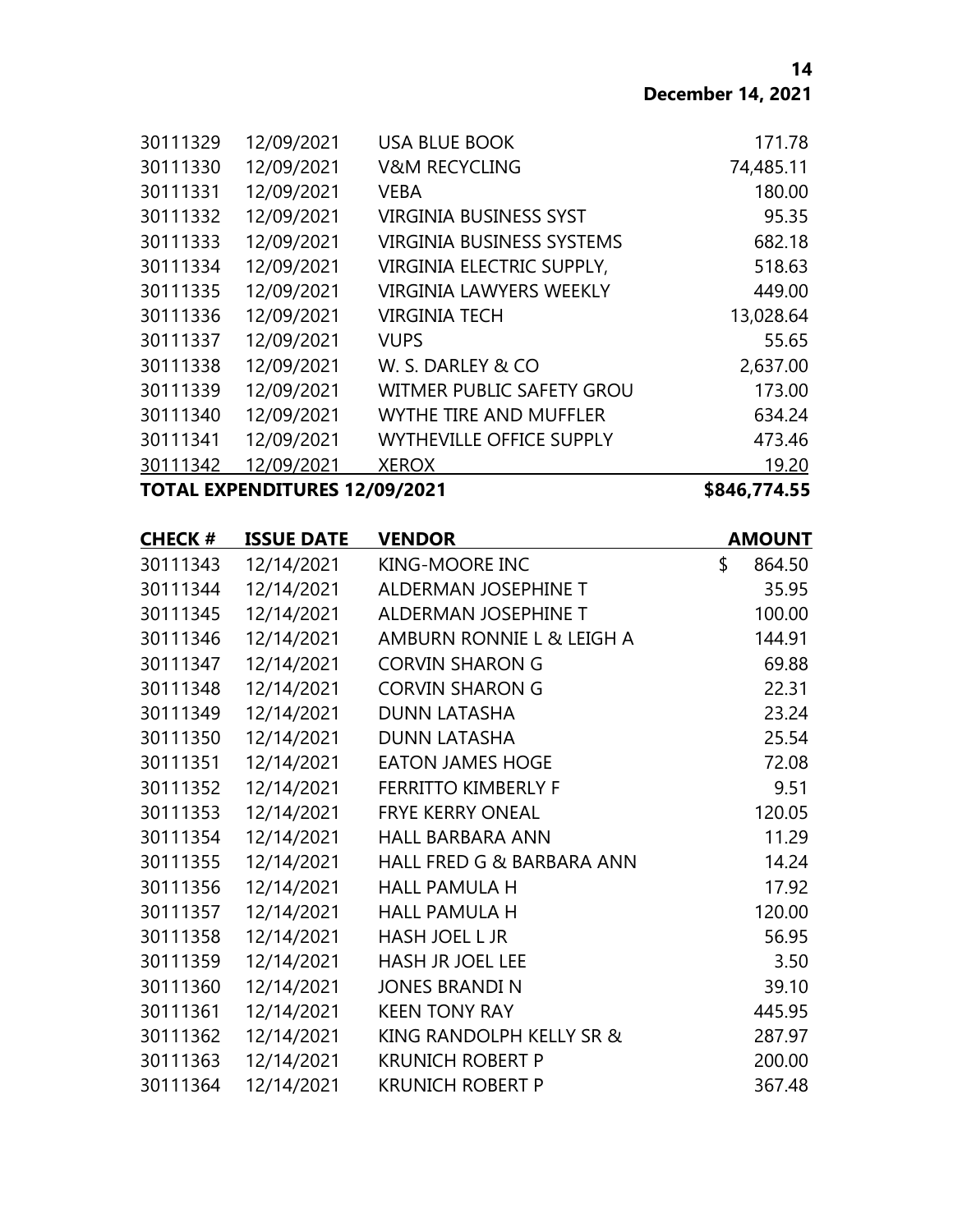**15 December 14, 2021**

| TOTAL EXPENDITURES 12/14/2021 |            |                               | \$<br>4,881.58 |
|-------------------------------|------------|-------------------------------|----------------|
| 30111383                      | 12/14/2021 | <b>WRIGHT JEFF ALLEN</b>      | 4.50           |
| 30111382                      | 12/14/2021 | <b>WOOD DARA LEIGH</b>        | 15.76          |
| 30111381                      | 12/14/2021 | <b>WHITE CARLTON MICHAEL</b>  | 61.64          |
| 30111380                      | 12/14/2021 | <b>TURNING HEADS LLC</b>      | 8.43           |
| 30111379                      | 12/14/2021 | <b>THOMPSON JOHN PATRICK</b>  | 511.42         |
| 30111378                      | 12/14/2021 | <b>THOMPSON JOHN PATRICK</b>  | 3.06           |
| 30111377                      | 12/14/2021 | SPRAKER TIMOTHY BURTON        | 9.76           |
| 30111376                      | 12/14/2021 | <b>SPRAKER TIMOTHY BURTON</b> | 480.00         |
| 30111375                      | 12/14/2021 | SHOWALTER RICHARD R JR        | 31.50          |
| 30111374                      | 12/14/2021 | SHOWALTER JR RICHARD R        | 108.80         |
| 30111373                      | 12/14/2021 | SHOWALTER JR RICHARD R        | 12.95          |
| 30111372                      | 12/14/2021 | SHOWALTER JR RICHARD R        | 8.48           |
| 30111371                      | 12/14/2021 | SHOWALTER JR RICHARD R        | 2.32           |
| 30111370                      | 12/14/2021 | SAWYERS ANDREW FRANKLIN       | 35.58          |
| 30111369                      | 12/14/2021 | PORTER ALMA C (FOR LIFE)      | 184.79         |
| 30111368                      | 12/14/2021 | <b>OWENS TOMMY R</b>          | 237.60         |
| 30111367                      | 12/14/2021 | NYE JR ROLLIE CLAYTON         | 11.73          |
| 30111366                      | 12/14/2021 | NYE JR ROLLIE CLAYTON         | 3.64           |
| 30111365                      | 12/14/2021 | <b>MOREHEAD HALEY GOVIN</b>   | 97.25          |
|                               |            |                               |                |

| CHECK #                              | <b>ISSUE DATE</b> | <b>VENDOR</b>             | <b>AMOUNT</b> |
|--------------------------------------|-------------------|---------------------------|---------------|
| wire                                 | 12/14/2021        | VIRGINIA RESOURCES AUTHOR | \$3,418.77    |
| wire                                 | 12/14/2021        | <b>SUNTRUST</b>           | 36,881.92     |
| <b>TOTAL EXPENDITURES 12/14/2021</b> |                   |                           | \$40,300.69   |

#### **TOTAL EXPENDITURES APPROVED 12/14/2021 \$907,793.15**

Supervisor Cook seconded the motion and the roll call vote was as follows:

AYES: Brian W. Vaught Coy L. McRoberts Rolland R. Cook B. G. "Gene" Horney, Jr. Ryan M. Lawson Stacy A. Terry James D. "Jamie" Smith

NAYS: None

#### **MINUTES OF PREVIOUS MEETING**

The Board was presented with the November 23, 2021 minutes for approval.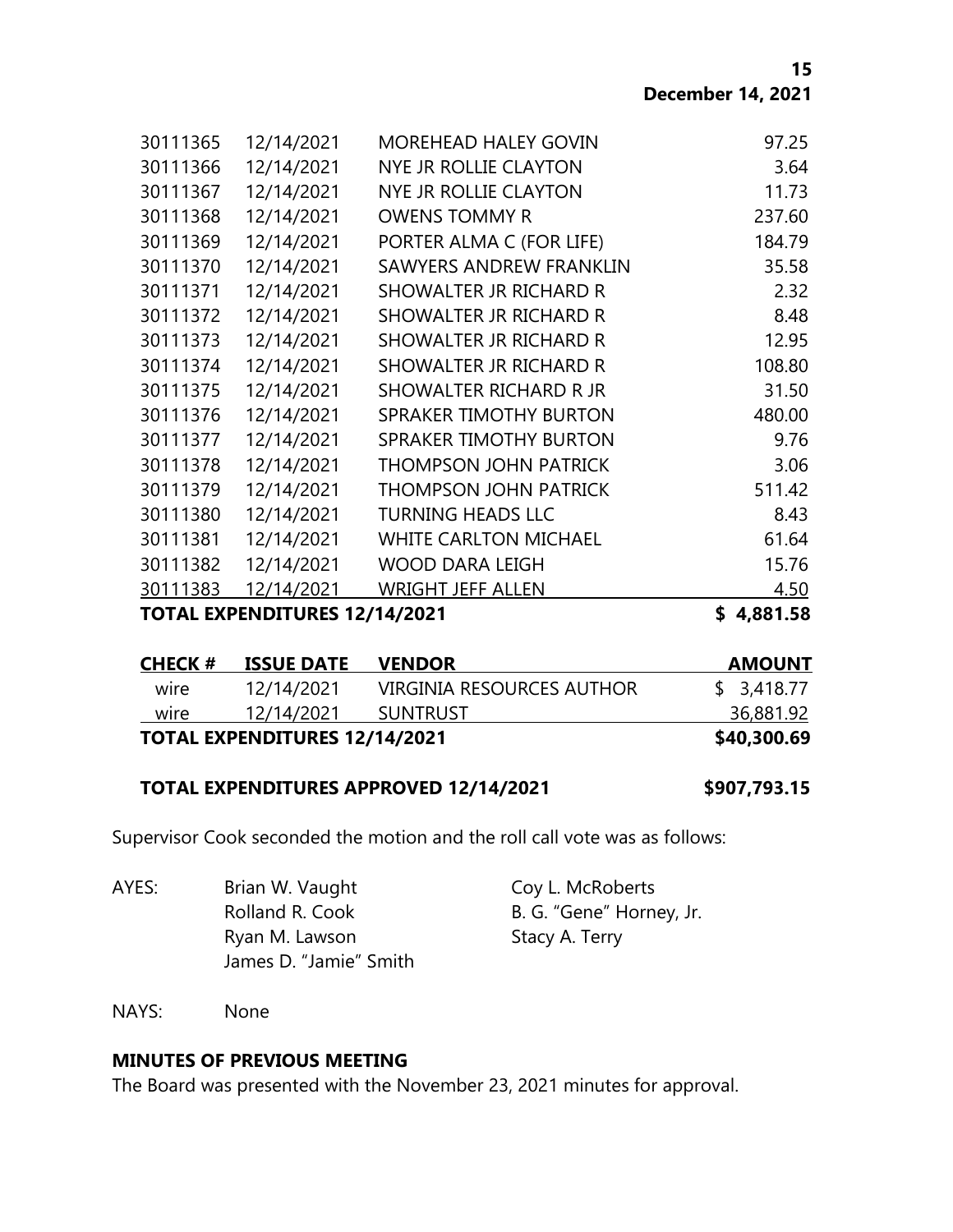Supervisor McRoberts made a motion, seconded by Supervisor Smith, to approve the November 23, 2021 minutes as presented.

The roll call vote on the motion was as follows:

AYES: Brian W. Vaught Coy L. McRoberts Rolland R. Cook B. G. "Gene" Horney, Jr. Ryan M. Lawson Stacy A. Terry James D. "Jamie" Smith

NAYS: None

#### **PARKS & RECREATION, KEVIN WILLIAMS**

- 1. Recognition Awards Kevin Williams, Parks & Recreation Director, had intended to present recognition awards this evening but, unfortunately, the recipients were unavailable. Therefore, he will postpone the awards until next month.
- 2. Rural Retreat Lake Campground  $\&$  Pool Mr. Williams provided the Board a summary of the revenue/expense comparison for the past season. Campground had a successful season compared to previous two years. Revenue for this past season was about \$92,700 (campsites, shelter reservations, bait, ice cream, wood, ice sales). Rental fees were increased by about 10.5% resulting in an approximately revenue increase of 25%. Expenses (mostly labor) totaled around \$66k. Total profit is approximately \$26,600.

The pool, unfortunately, fell short this season by about \$6,000 due in part to the increase in minimum wage (certified lifeguards). Historically, we try to at least break even with revenue/expense. Labor costs were about \$21k and operational expenses around \$13k. Mr. Williams doesn't believe another increase in the daily admission will help much at least not until the pool gets resurfaced. They could, however, decrease costs in the long-run by considering to replace the filter system which would significantly decrease labor-related costs. Understandably, the County may not want to make this investment if the lease isn't going to be renewed.

Mr. Hankins added that legislators have been contacted to help push along signing of the lease agreement.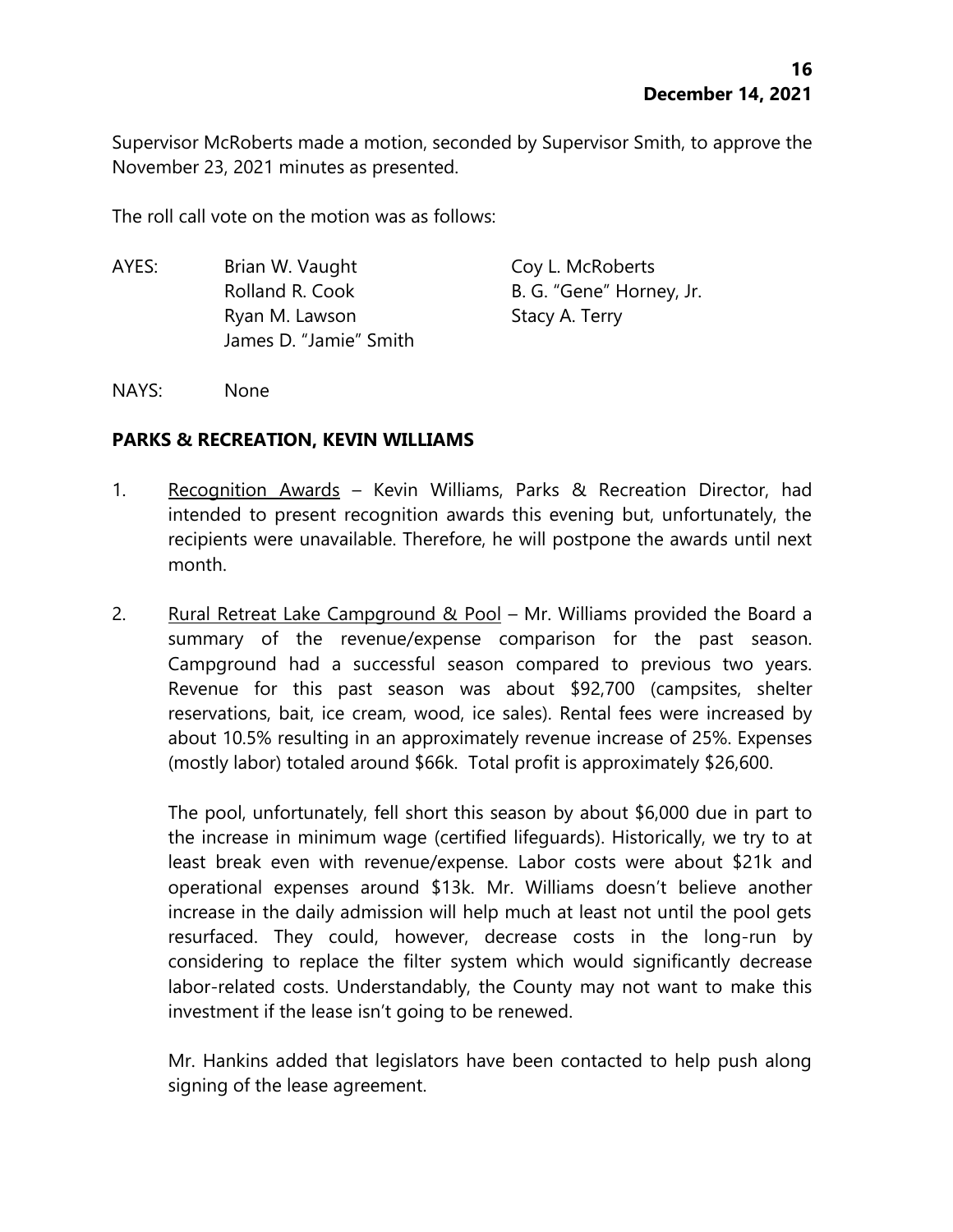Chair Vaught mentioned that last year the pool admission rate was raised from \$3 to \$4. The Town of Wytheville charges \$3 and the Rural Retreat Lake Campground Pool charges \$4. The Chair thanked Mr. Williams for all his efforts getting the pool opened this summer. Additionally, the bear-proof trash cans have certainly helped to keep the campground looking good.

Mr. Williams thanked the Board for their support addressing the staffing shortage and certification of lifeguards. And the County maintenance group did a great job with some of the larger projects, and having a good, solid manager has made the job easier.

Supervisor Smith also thanked Mr. Williams for his involvement in the Progress Park bow hunting which has been a big success.

# **FRIENDS OF THE FORT CHISWELL LIBRARY, TONY STROUPE**

Mr. Tony Stroupe, President of the Friends of Fort Chiswell Library, appeared before the Board and stated "Good evening, everyone. Thanks everyone for letting us speak tonight. My name is Tony Stroupe. I'm President of the Friends of Fort Chiswell Library and we had our monthly meeting last Thursday. Mr. Smith and Mr. Terry both attended and wanted me to go over what we went over at that point with the full board. So, I gave you a packet here we can, we'll get through it as quick as we can 'cause I know I only got ten minutes. The group was formed so location could be purchased for use as a public library as requested by the informal assembly of Wythe County Board of Supervisors, Wythe-Grayson Regional Library Board of Trustees, and the citizens of Fort Chiswell and Lead Mines district. That meeting happened almost two years ago; February will be two years. The bank building located on the corner Highways 52 and 94 in Fort Chiswell was and still is seen as the perfect location. And y'all have heard from Tina and we know it's right there at the high school, it's right there at the intersection of the two highways, a lot of traffic through, a lot of people come through the area every day going to work whatever, going to the grocery store. At the start of this whole thing with the bank, they priced the building to us for \$375k and that's what was agreed on with them. Even with COVID we formed, we were incorporated, we started in May of 2020 with our incorporation. We received our 501(c)(3) non-profit status in March of 2021. We purchased the building, we signed the paperwork on  $5<sup>th</sup>$  of May 2021 and, unfortunately, Joe Hale passed away the  $6<sup>th</sup>$  of June, a month later. Joe Hale signed on as a co-signer to start with, he was going to co-sign with us. Well, the bank decided they couldn't do that. Joe needed protection as a co-signer and the bank's attorneys, Joe's attorney, got together and Joe actually bought the building and we have a lease agreement which you have a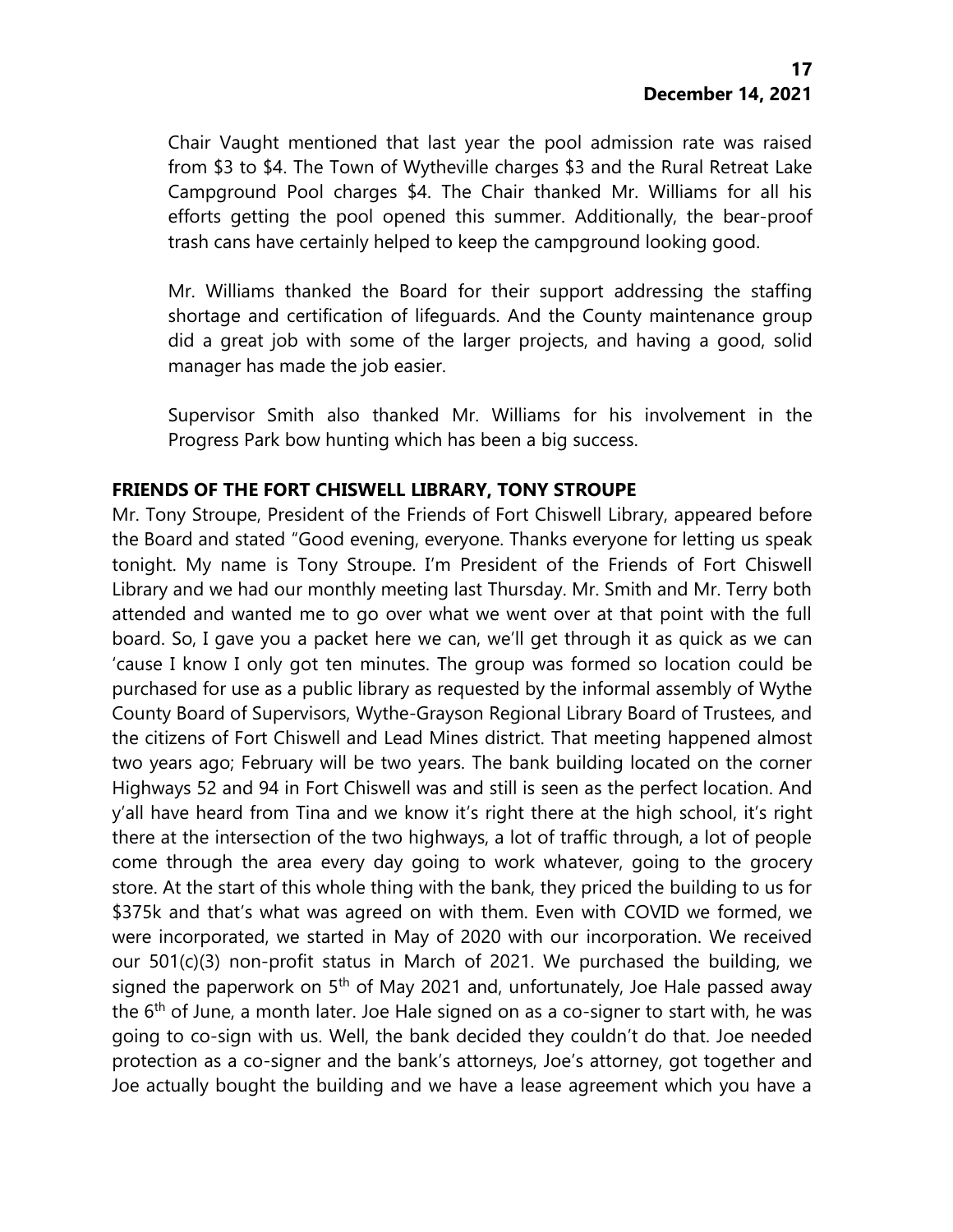copy of there with Joe Hale, which is now his estate, that we would pay the payments, the taxes, that kind of thing. And that has kind of led to some problems too because there are grants that we won't qualify for because it's a privately-owned, even though we're leasing, it's a privately-owned building. We also, because we don't show a steady income at this point, we can't go to the bank and refinance and get Joe's estate out of this situation, and try to get the loan we want to refinance and get it in the Friends of the Fort Chiswell Library's name, that way there's a lot of grants and stuff that we can apply for. And we have six years according to the contact with Joe, Joe's estate, we have six years to pay the building off or refinance or they take control of the building again and we're out. They can take the building to do whatever they want to at that point. So, if we've got the building, the library established at that point, then we're back to negotiating some kind of deal with his estate to try to keep this building for the library. So, we want to try to, that's part of the reason we ask for the \$2,200 a month because our payment is going to run close to that and we, I know that Rural Retreat only gets \$400-500 a month but we're in a different situation here. We've got a more expensive piece of property, we've got a location that's right in the middle of the community, so we need, we were discussing this with Wythe-Grayson Regional Library, they returned a proposal and they are proposing \$400-500 a month. Well, if this piece of property, if the County was going to rent this piece of property or whoever was going to rent this piece of property as an individual or from an individual say for office buildings or whatever, you're going to pay \$2,000-3,000 a month. Those little strip malls at Fort Chiswell are \$1,200-2,500 a month just for a little section. We've got a whole complete building and a good location with a lot of property on the outside, a lot of room for expansion. When this process started, Earle Libby and myself, Earle is the Vice President, he had a little meeting with Mr. Bear, and I made the comment that the County could just buy the property and he said '*That could always be a possibility*.' So, we would be up for that too. We've got a piece of property that according to, it's my understanding that the tax value is over \$500k. This building could be purchased by the County for \$300k. I think that's a pretty good situation right there. So, I ask that you consider that possibility and, if that's not a possibility, we need to negotiate some type of lease agreement with Wythe-Grayson Regional Library and we do know from public records Whitetop gets \$1,000 a month. That's in Grayson County. And monetary contributions in the FY2021 from the two counties that were Grayson County at \$324,455 plus the Town of Independence kicked in \$3,500 which made a total of \$327,995. Wythe County \$324,455, Town of Rural Retreat \$3,111, Town of Wytheville \$3,500 which is \$331,066 from Wythe County. An additional note here, we went back through the public records, it's all in the minutes, WGRL had a \$418k unrestricted net position in 2019-2020 fiscal audit report and they had a profit, and there's a copy of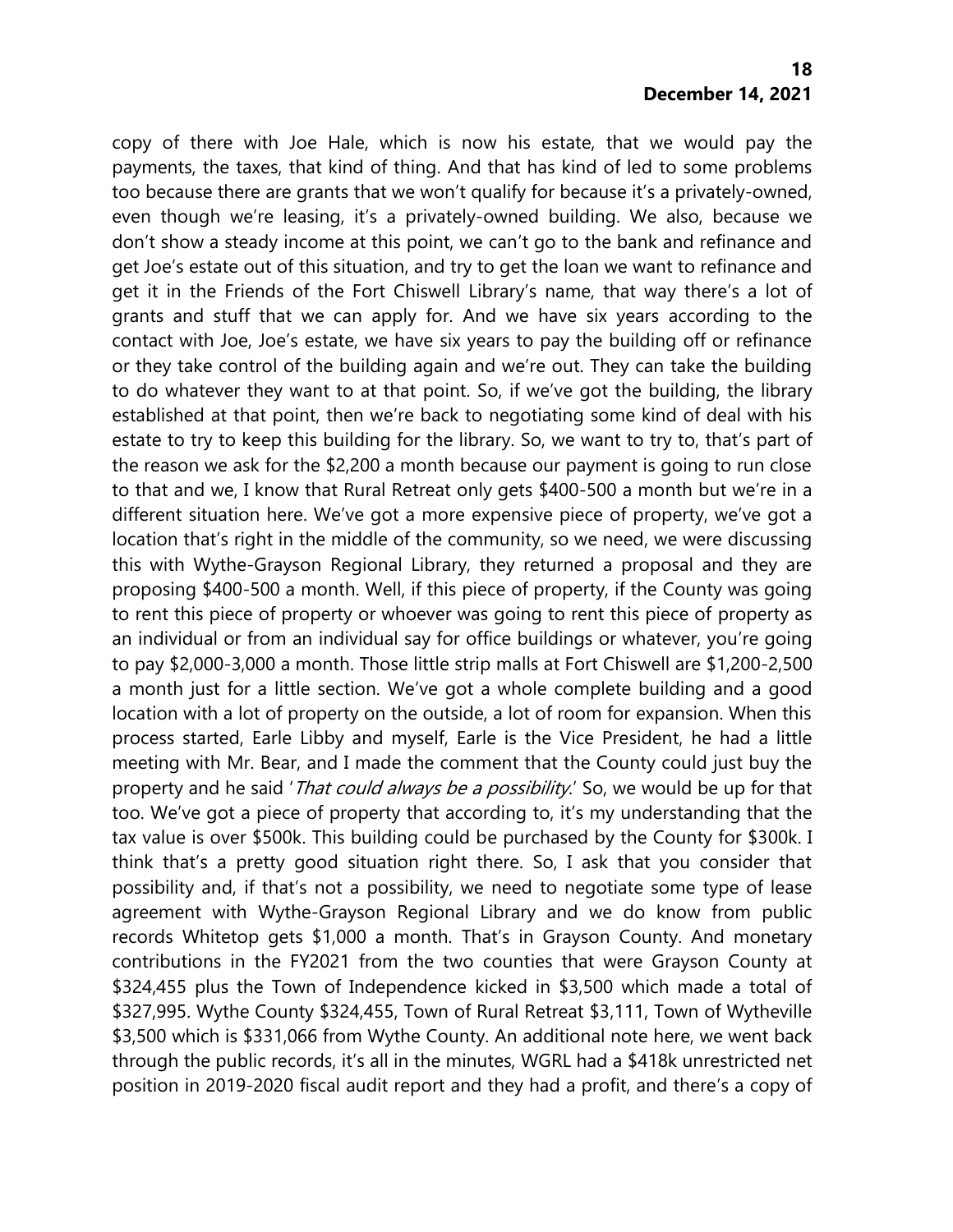this in here for you to look at, they had a profit of \$85k+ showing at the end of the 2020-2021 yearend. So, there's some money there. I don't know what it could be earmarked for but there's money there that could be used for this. Even if we make a deal with Wythe-Grayson and we get what we need from them to pay this off in six years, we're still going to have to come up with another couple thousand dollars a month or so, just to pay the building off and get out of, if we don't get enough loans or enough grants to pay it off in the six years, we're going to have to raise enough, double a month what we would get. Currently, we've got some local donations but currently most of our money has come from RCI-BEC which is a foundation, roofing consultant institute that Joe was involved with for forty years. He helped set the whole thing up; he was a director of their non-profit. They give us over \$100k at this point. We have been paying interest only as of this year, that was the agreement with the bank starting in June. And we also have a \$316/month escrow payment that goes to pay the taxes and our insurance. With that, we are paying almost \$1,300/month right now at interest only with the payment of the bank. We will go to almost or right at \$2,000 in June we're going to have to start paying off. So that's part of the reason we're looking, we're asking for that amount of money. And we feel that the building, like I said, is worth at least, it's probably worth more than that if it was rented out to an individual or to some company or whatever. I guess my main question here is, like I asked Mr. Smith and Mr. Terry, here we are, we got the perfect location, we've got a need, a big need, for that end of the County and that can't, at our end of the County, we contribute quite a bit of tax money, we got quite a bit of businesses that we've got all the trucks and bunch of truck stops on that end. I think my wife counted it the other day, we had 11 businesses serving food right there around Fort Chiswell so we get a lot of food tax and stuff from that end of the County. So, we feel that the money, we can find the money to do this for the citizens and for the citizens of that end of the County. We've got people that's right now if you live in Barren Springs, you're either driving to Pulaski, Hillsville or Wytheville to go to the library. That puts a lot of strain on some people trying to do whatever they want to do as far as educate their children or just to educate their selves. We appreciate you listening to us and we hope that we can get together. At this point, we feel like we need to get together with your Board, the Wythe-Grayson Regional Library Board, and our Board and maybe get together as a group some time and try to work this out between us to benefit not just the Friends; we're here to benefit the whole County. We're here to benefit everybody so thank you for your time and I hope we can work something out here. Thanks a lot."

Mr. Bear commented that they all understand the situation they are in and this is the first time a real issue has come before this Board. He believes this Board fully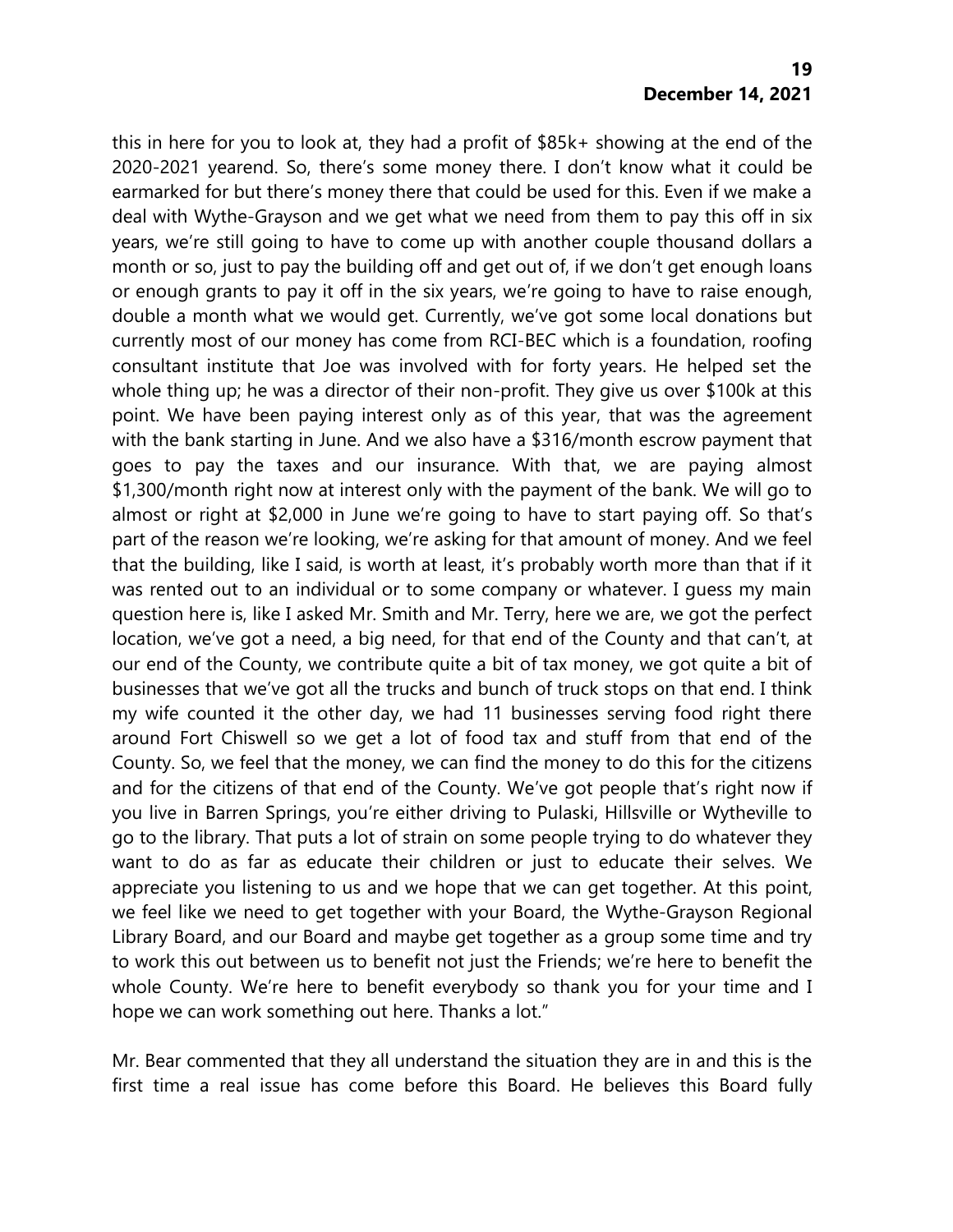supports a library in the Fort Chiswell area but, unfortunately, Mr. Hale's passing has put them in a difficult position where they bought more building than what they can financially afford. Nowhere in previous discussions was it ever stated that the Board of Supervisors would purchase such a building in the Fort Chiswell area or paying this much rent. Helping with operational costs is one thing but a \$250k-300k purchase of a building is another thing, one that the County could consider but Mr. Bear never advocated for this purchase. Mr. Bear said that staff will follow the lead of this Board.

Mr. Stroupe added "I know where we started at with trying to do like what Rural Retreat has been but with Joe's passing and other little things, this situation is not the same as it was two years ago. We're in a little bit different a situation right here now. And also, with all the bills and stuff that has came out of Washington lately, I feel like that Wythe County could probably get grants to pay for this building a lot easier and a lot faster than we could ever do on our own. There's a lot of money that's going out of Washington now for physical improvements and stuff like that. Wythe County has the staff and the people that know how to apply for grants and we're still working on that; we're a fledgling group. Most of us that got involved with this had no idea what it would take to do this, myself, personally. And we don't have the knowledge; we're working on it. We're working on getting information and knowledge that we need and we've got some people helping us. RCI-BEC is working with us on our budgets and our finances. HOPE Industries has been a big help to us. They're handling, through a grant with Wythe-Bland, they're handling our bookkeeping. RCI is going to try and help us with our budget and they're also helping us look for grants. But if we can come to some agreement, Mr. Bear did not tell me they would buy, but he just said it was a possibility. So, I just wanted to present that to everyone that if we can look in that direction, let's look in that direction also. Because then the building would be secured. If something happens and we can't pay for this building, and the bank takes it back, and we've already got that library established and it's up and running, where are we going from there? Are we going to move it across the street, build a building across the street, or try to buy a piece of property? So, I mean if we want to get this going, we've got the site, we just need to try to work together to try to get this up and going and financed, whatever we need to do and in whatever direction we need to do it."

Chair Vaught asked Mr. Stroupe about the Head Start building in Max Meadows that is owned by the School Board (aka Wythe County) and if they ever considered it?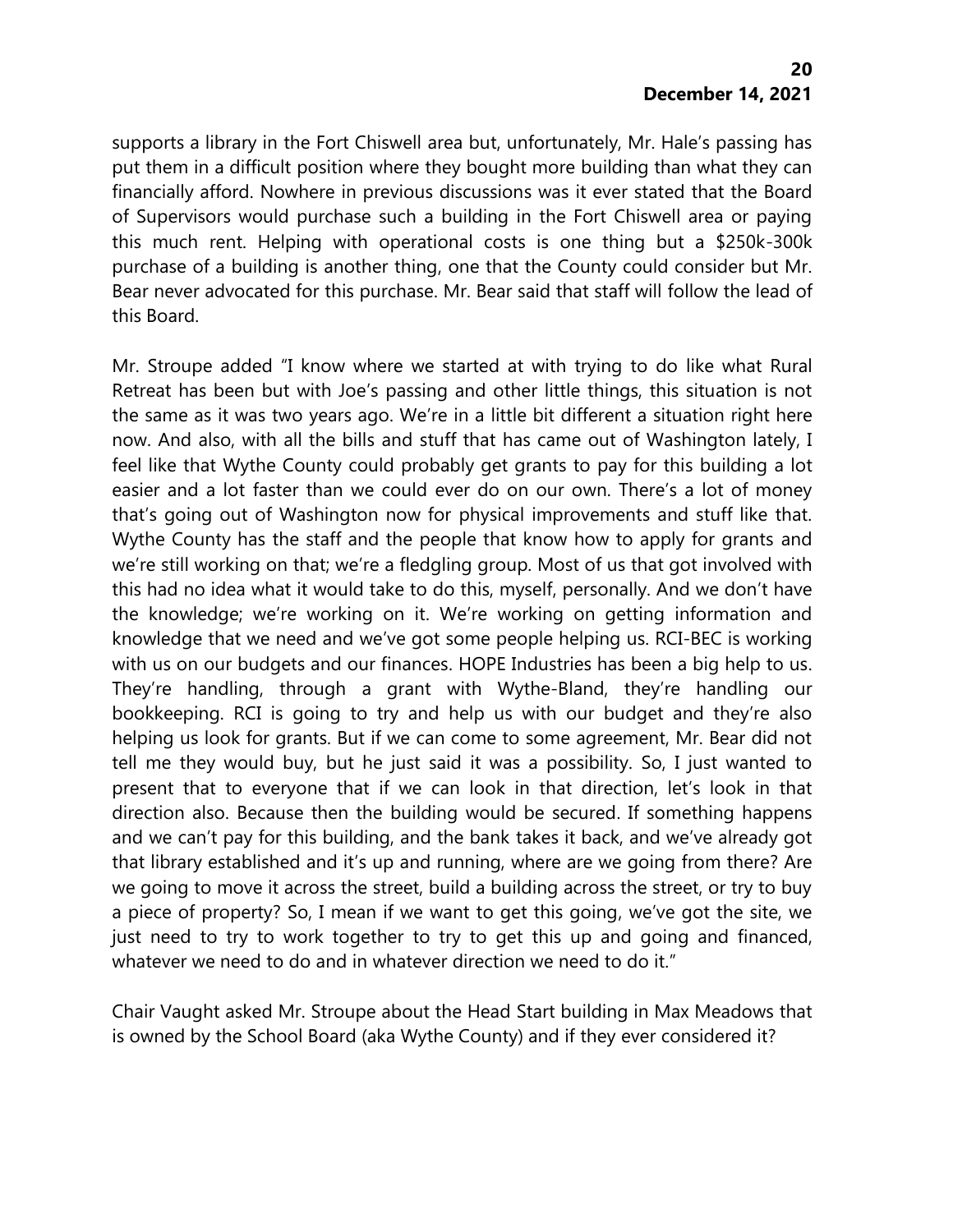Mr. Stroupe replied "No, we did not because it is in Max Meadows. It is not centrally located and it's not near the high school. It's near the grade school but it's not near the high school and middle school. And that's one thing we're looking at too. When there's a ball game or something, it's kind of scary the way the kids come out of the high school and rush across the road to go over to Food Country or wherever to kill a little time before they have a ball game or whatever. So, it was mentioned before that maybe the County could put in a crosswalk there which would help. But the location of that building is just perfect for the library and for the area. It's right there at the corner of 94 and 52. There's thousands of people come through there every day. And we got an opportunity to purchase it, so we did. We had talked about that building from the beginning, that it was the perfect location."

Supervisor Smith said they all support a library in that end of the County but they're not in the market for a building. They need to get together with WGRL and discuss what options are available going forward. It will take four votes on each board to pass anything, which is why Supervisors Smith and Terry wanted FOFCL to present to the entire Board of Supervisors this evening.

Mr. Stroupe stated "We are presenting this as just an option. And I have talked to some of the people at RCI who have contributed all this money, and they have no problem, that they have donated this much money to this point, that the County was to buy the building for what we owe against it. They have no problem. Their only stipulation to the whole thing is that it stays the 'Joe Hale Public Library of Fort Chiswell'. They want to make sure that Joe's name is on the building. There won't be any problem with them if you decide to buy the building, like I said as long as Joe's name is on it. That is just another suggestion to try to get us somewhere where we can go ahead and get this thing going and not lose the building 'cause like said, say we agree to \$500/month, just hypothetically, we go ahead, we open the library, in six months or a year or two years down the road, we can't get enough grants because of the way the situation is, and the bank forecloses on it. Like I said before, what's going to happen to the library then? Is it going to close completely? Are we going to try and find another piece of property and build another building? I mean, we could have repercussions from that on down the road. And that's one of the things we're looking at. We're not here trying to make demands. We're not here saying 'You need to buy the building.' or 'You need to give us money.' We're here to negotiate and try to get this worked out where we can get this going for everybody."

Chair Vaught takes issue with the fact that they went ahead and bought the building without sitting down and discussing/negotiating first with the Board of Supervisors.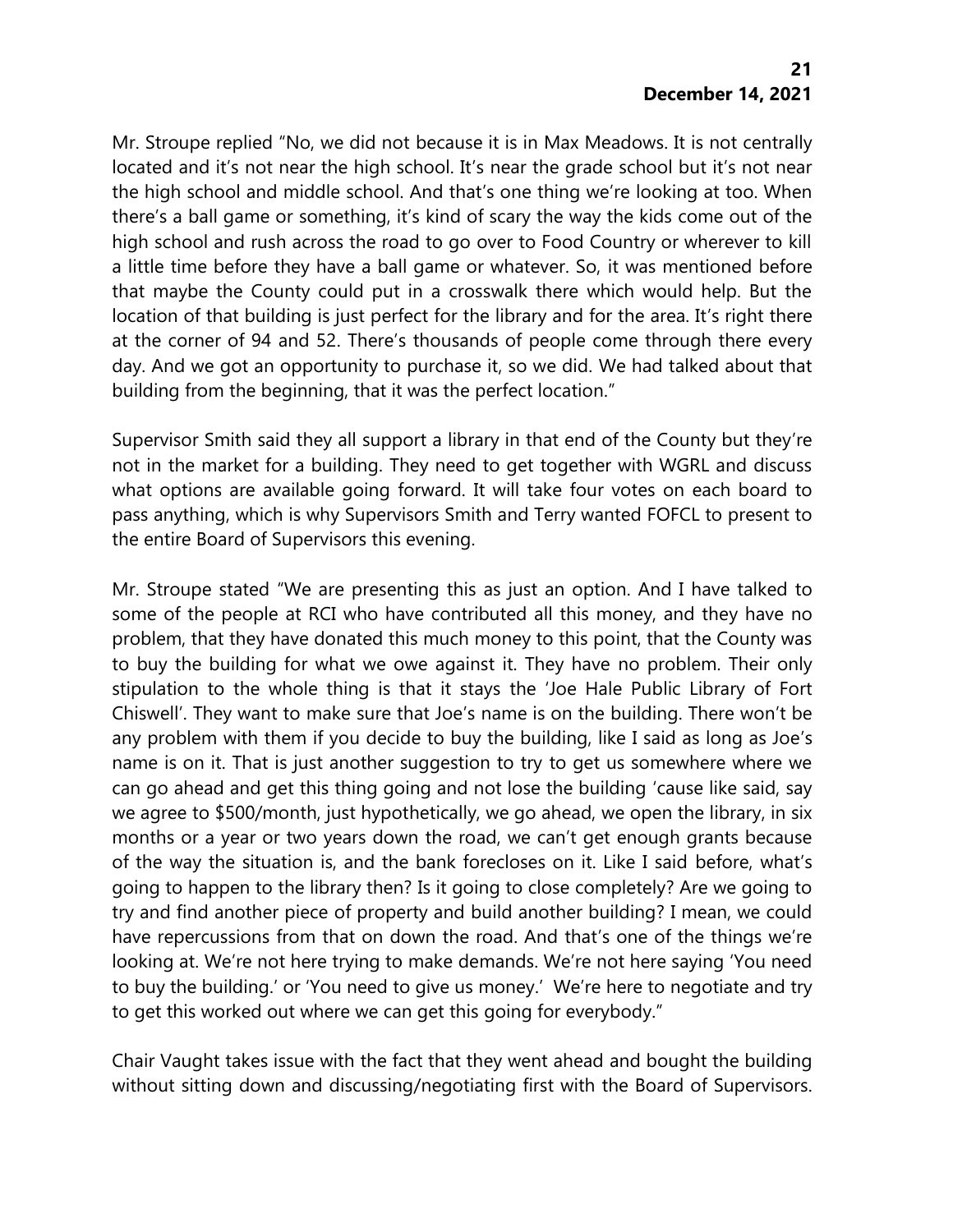He said to forward any grant information to Mr. Bear and he will have staff work on it.

Mr. Stroupe added "In our defense, I do want to say, we were told that we had to secure a building before we could go any farther with Wythe County or the Board. So that's what we have done. We were pretty much told that we had to do this on our own and get a site, then we could go from there. It just so happened this turned out to be the site and what it cost. We bought the building for way less than what the tax assessment is on it. I think we got a deal on it."

Supervisor Cook said that they were asked to get a building, and what they got was a payment, basically putting the cart before the horse.

Mr. Stroupe replied "That is the only way we could have got anything in that area."

Supervisor Cook referenced the Head Start building in Max Meadows and that there is nothing wrong with it.

Mr. Stroupe said 'We were just told to … I don't know what to say to that statement. That was mentioned but, you know, the train got to rolling and we went on with it so this is where we're at. And I know everybody here wants the library down there, we just, we need some help."

Chair Vaught asked Mr. Bear to share with the Board the libraries' operational budgets.

Mr. Stroup said in closing "Thanks a lot. I appreciate your attention. We appreciate you listening to us."

The Chair indicated the Board will consider the issue and see what they can do.

# **PEPPERS FERRY REGIONAL WASTEWATER TREATMENT AUTHORITY**

Mr. Bear explained this is the Memorandum of Agreement authorizing Peppers Ferry Regional Wastewater Treatment Authority to provide domestic septage treatment services for which the County does not have the capacity to provide.

Supervisor Terry made a motion, seconded by Supervisor Horney, to approve the MOU with Peppers Ferry Regional Wastewater Treatment Authority as presented.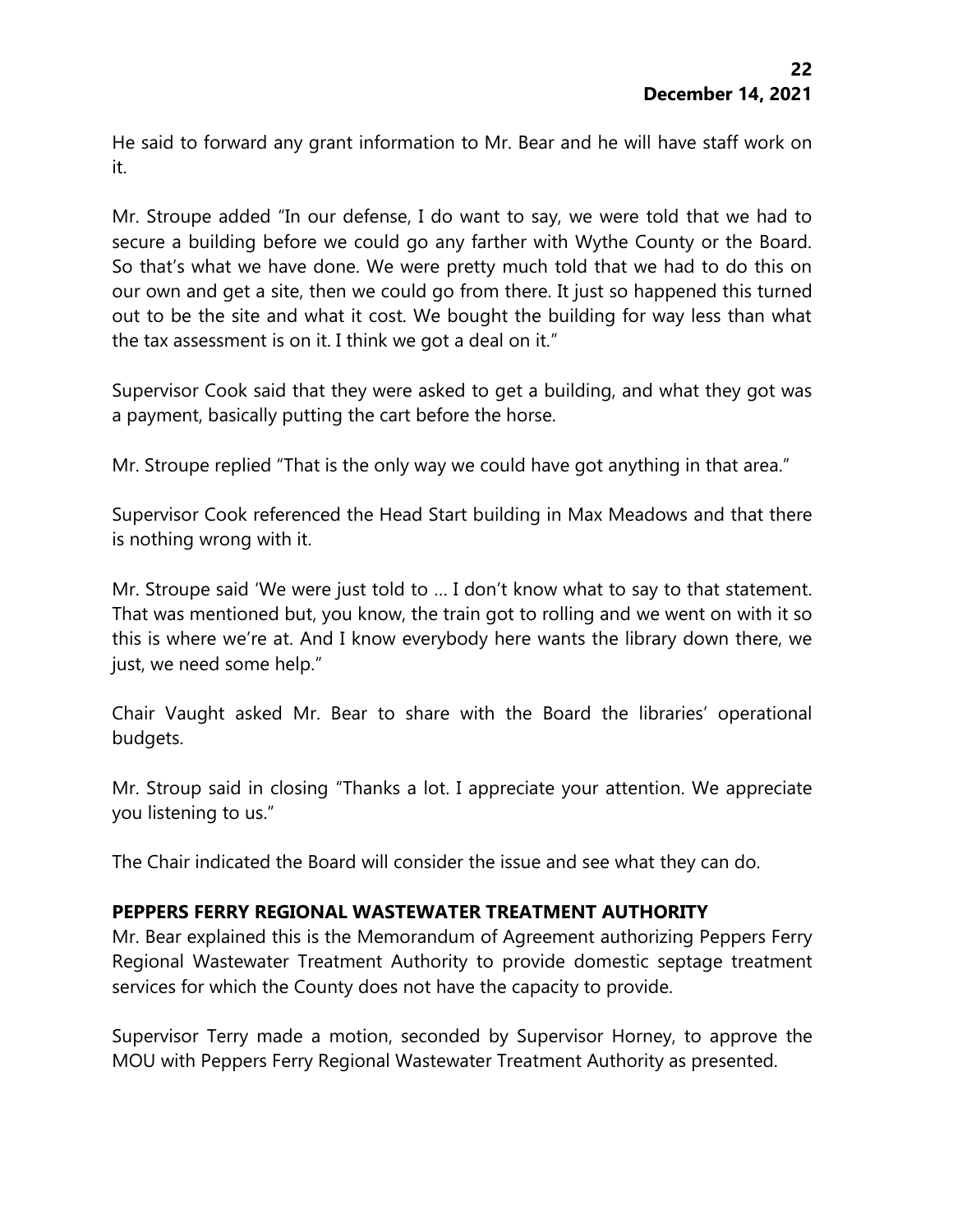The vote on the motion was unanimous.

#### **VDOT SURVEY – EXITS 77 & 80 IMPROVEMENTS**

Mr. Bear asked that the Board consider the various scenarios for the subject improvements. He, Mr. Hankins and Mr. Kincer attended a VDOT presentation detailing these options, some of which are probably not financially feasible. Feedback is encouraged from the Board and their constituents which will be provided to VDOT. Mr. Bear also said he hopes to have VDOT attend one of the Board's upcoming meetings to go over this in more detail.

#### **STS PERFORMANCE AGREEMENT**

Mr. Bear stated that this is the Commonwealth Development Opportunity Fund Performance Agreement for STS (Lot 1 of Progress Park) having no local match. The agreement has been reviewed by both JIDA and the County Attorney and Board approval is recommended.

Supervisor Terry made a motion, seconded by Vice Chair Lawson, to approve the STS Performance Agreement as presented.

The roll call vote on the motion was as follows:

AYES: Brian W. Vaught Coy L. McRoberts Rolland R. Cook B. G. "Gene" Horney, Jr. Ryan M. Lawson Stacy A. Terry James D. "Jamie" Smith

NAYS: None

#### **PROPOSED OPIOID AGREEMENTS, DON MARTIN**

Mr. Don Martin, Assistant County Attorney, said that last month this Board passed a resolution accepting the settlement agreements. A few minor changes were made by the attorneys. The agreements, once executed and settlement received, provide that we will not turn around and sue again. However, the escrow agreement stipulates that if 99% of the parties involved don't agree to settle, then we have the right to further litigation. Mr. Martin said these agreements were drafted by our national opioid counsel and he recommends Board approval.

Supervisor Smith made a motion, seconded by Vice Chair Lawson, to approve the opioid settlement agreements with Janssen and Distributors, as well as the escrow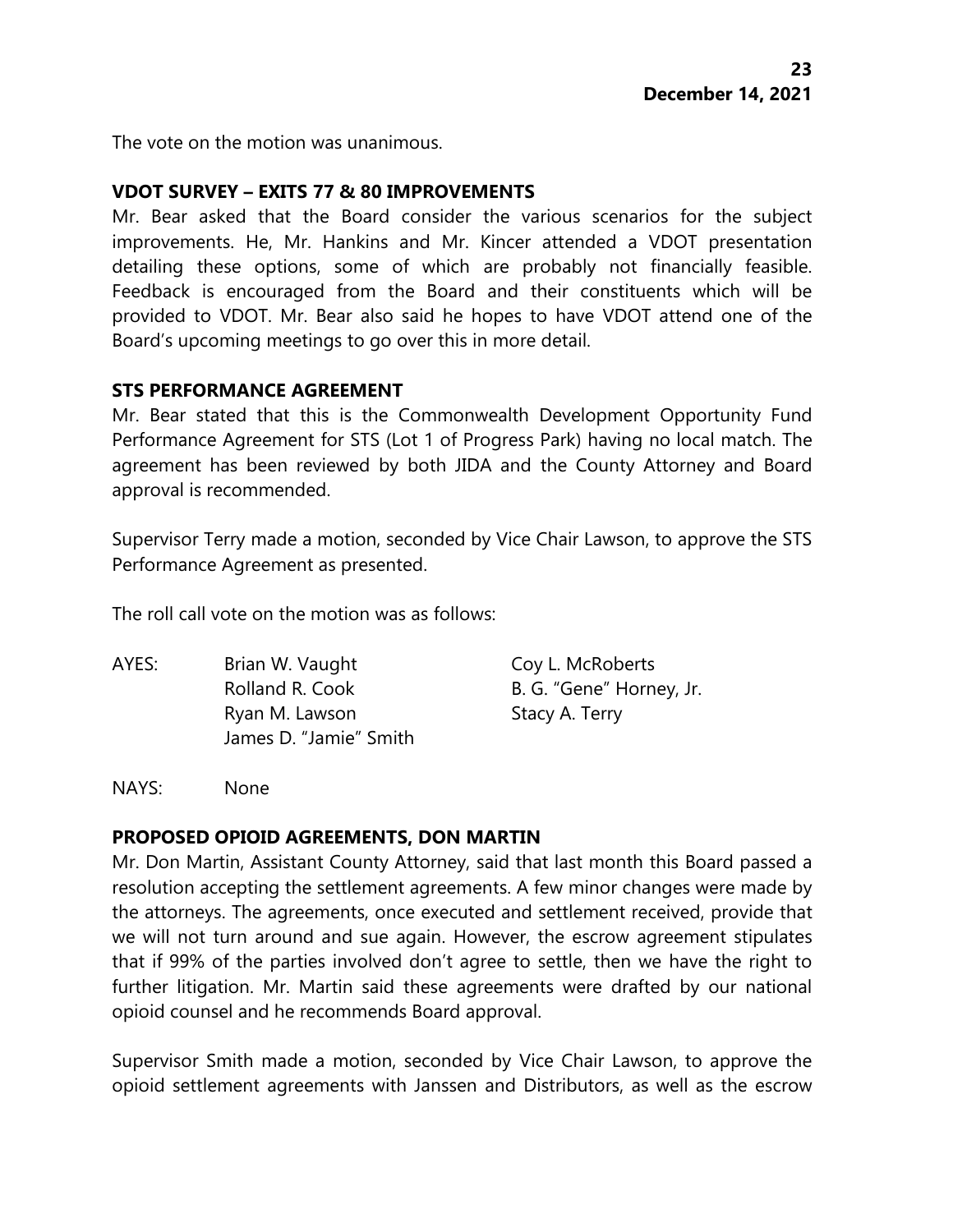agreement, and to authorize the County Administrator to execute on the Board's behalf.

The roll call vote was as follows:

AYES: Brian W. Vaught Coy L. McRoberts Rolland R. Cook B. G. "Gene" Horney, Jr. Ryan M. Lawson Stacy A. Terry James D. "Jamie" Smith

NAYS: None

# **APPOINTMENTS**

Mr. Bear would like the Board to think about appointments that will be expiring at the end of this year.

Chair Vaught asked that a copy of the appointment listing be provided to Mr. Burnett for his consideration, and that all Board members take time to review as well.

# **BLUE STAR ROAD NAME**

Mr. Bear stated that with the new industries coming to Lots 24A and 24B, and in order to assign address numbers to the various buildings, it is recommended that the access easement road be named Blue Star Drive.

Supervisor Cook made a motion, seconded by Supervisor Terry, to approve naming the access easement road within Lots 24A and 24B to "Blue Star Drive".

The vote on the motion was unanimous.

# **SUPERVISORS' REPORTS**

- 1. Christmas Supervisor Terry wanted to wish everyone a very Merry Christmas.
- 2. Christmas Supervisor Horney also wished everyone a Merry Christmas.
- 3. St. Lukes Road Speeding Vice Chair Lawson received a complaint about speeding on St. Lukes Road on the paved portion and said she is working with VDOT on possible speed reduction.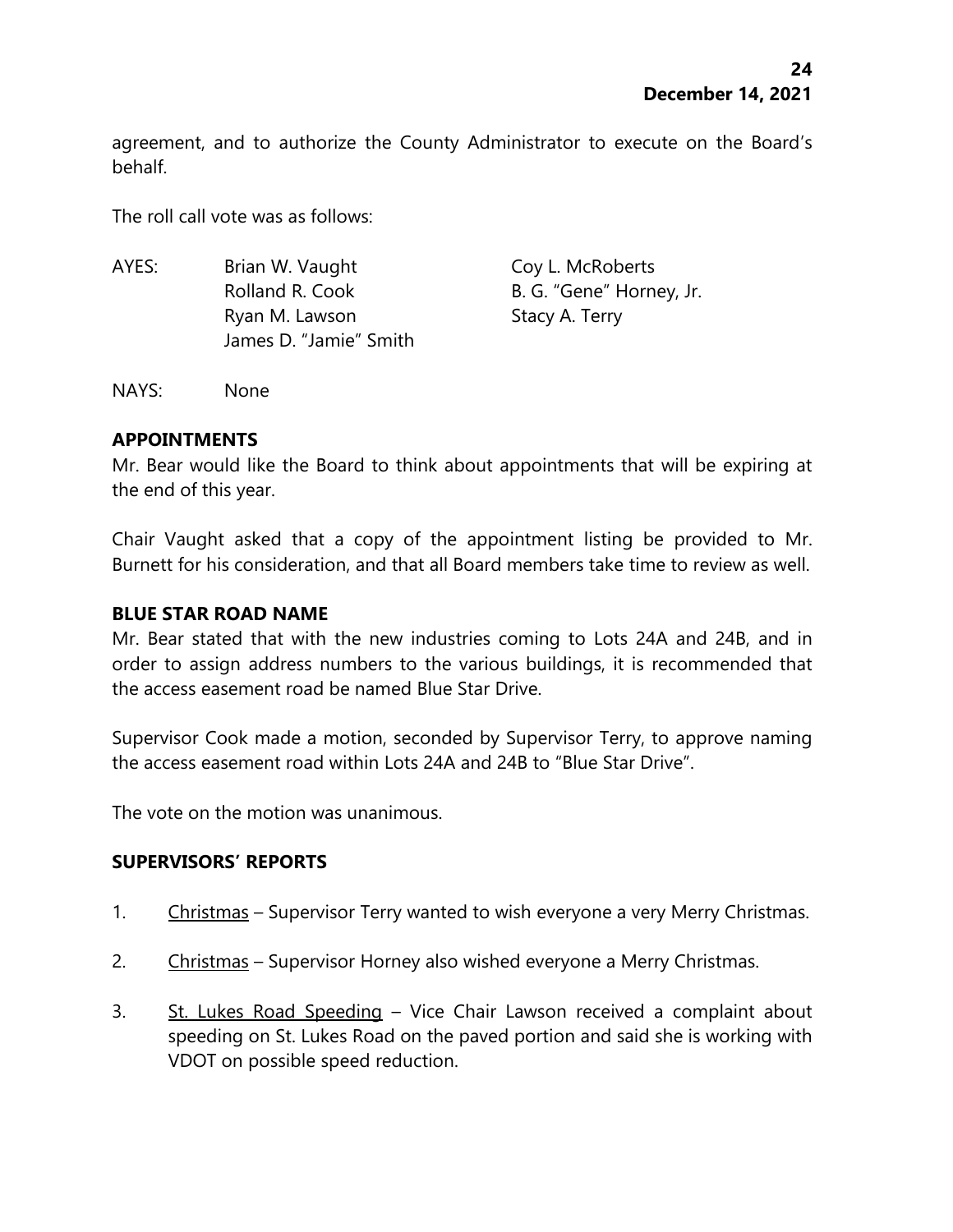- 4. County Door Decorating Contest Vice Chair Lawson wanted to thank all the County employees who participated in the charity contest. The judges are all art teachers from the Wythe County Public School District. The winner will be announced on December  $17<sup>th</sup>$  and the money raised (\$220) will go toward the charity of the winner's choice.
- 5. Smith Road Supervisor Smith said residents on Smith Road presented a petition to get their road under maintenance and repair. He and Mr. Bear will work with the citizens to let them know the options (revenue sharing, etc.).
- 6. Crosswalk at 94/52 Supervisor Smith mentioned that although this issue is not new, there are a lot of students crossing there during various events and it's becoming increasingly more dangerous. He asked Mr. Bear to work with VDOT to see what can be done.

Mr. Bear is contacting Mr. Kincer to see if there is any available money in the VDOT "Safe Route to School" fund. This crosswalk is certainly among the most needed as far as safety improvements go.

7. Ivanhoe Property Clean-up – Supervisor Smith asked Mr. Bear if there've been any updates on the property eye-sore.

Mr. Hankins responded that Mr. Dunford contacted the property owner and gave him thirty days to clean up the mess. Mr. Hankins will make sure that Mr. Dunford follows up with the property owner.

- 8. Christmas Toy Drives Sheriff Foster reported that his department took 100+ kids shopping last week for the "Shop-With-A-Cop" day. They have also organized a toy drive for the kids that fell victim to the tornadoes in Kentucky. This toy drive is also being promoted by Channel 7 and is on social media.
- 9. Christmas Holiday Chair Vaught also wanted to wish everyone a Merry Christmas.
- 10. Broadband Chair Vaught said it's very exciting that Broadband will be coming to our area.

Mr. Hankins said the Governor announced yesterday a \$2B investment in Broadband, an investment that roughly equates to \$3,600 per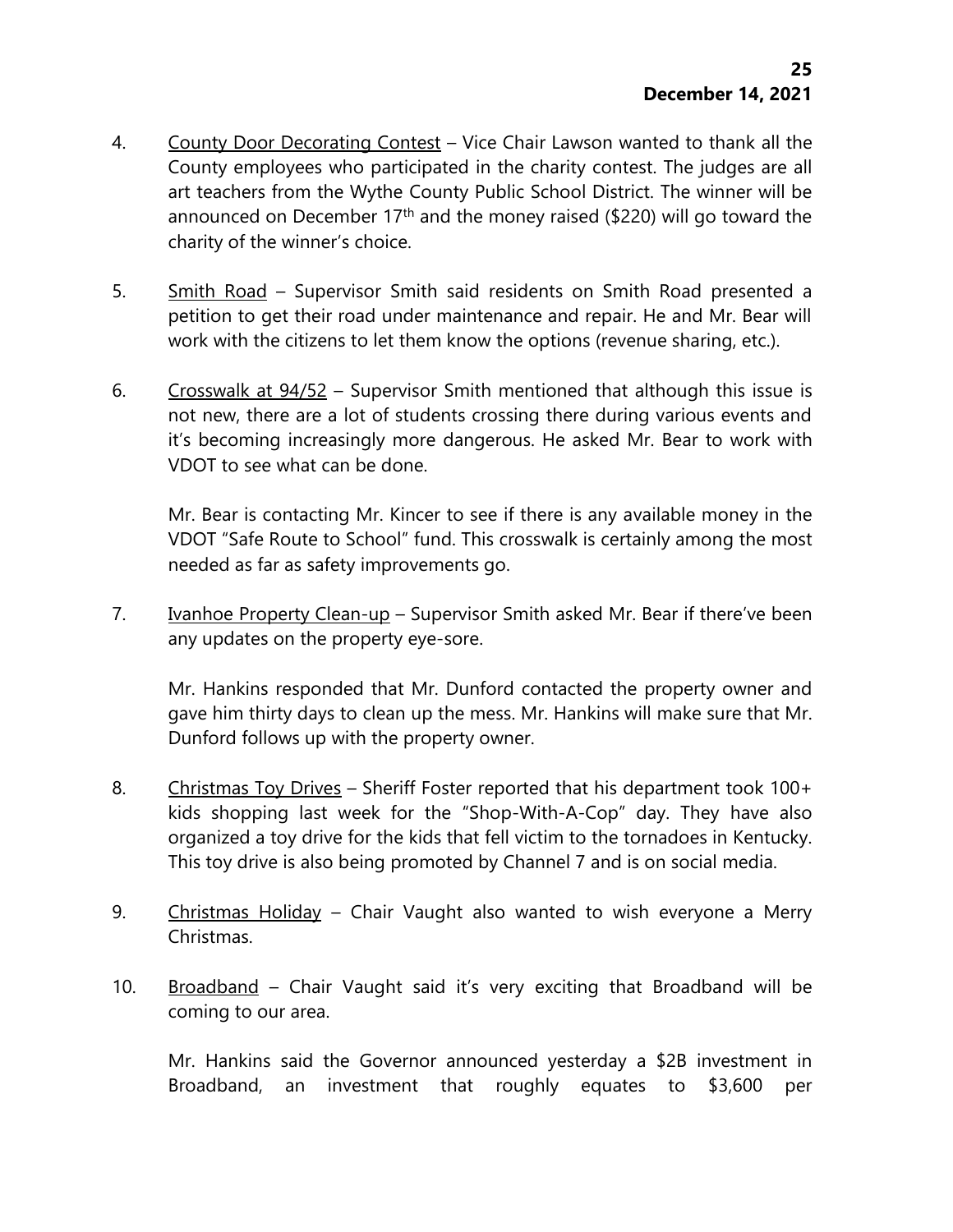household/address. Point Broadband will be the provider to all unserved and those underserved and this should be accomplished by 2024 (approximately 8,000 households). This likely will not affect residents of the Town of Wytheville or the Town of Rural Retreat that are currently being served by Shentel.

11. Holiday/Extra Day Off - Chair Vaught announced that the Supreme Court has designated December 30<sup>th</sup> as a holiday, closing all the courts. Accordingly, the Chair requests the County give their employees that day off as well.

Supervisor Terry made a motion, seconded by Vice Chair Lawson, to give County employees December 30th as an additional holiday.

The vote on the motion was unanimous.

- 12. Convenience Centers Chair Vaught received a complaint about a resident who uses a walker, that they had visited the Convenience Center recently and was told by the attendant that they could not assist the customer because of COVID. This is unacceptable. The Chair also received a complaint that the Convenience Center closed early the day before Thanksgiving. He relayed this to Mr. Bowers who is contacting V&M.
- 13. Minimum Wage Increase Chair Vaught said that effective January 1st, the minimum wage will increase to \$11/per hour and that we have two custodians making that right now. He asked if there is a plan for adjusting their wages. Mr. Bear said this has been discussed and he will present proposals for the Board's consideration at the next meeting.
- 14. Firefighters Mr. Hankins reported that the firefighter application announcement went out (daytime/part-time) for Max Meadows Fire Department. In addition, he said announcement seeking dispatchers also went out.
- 15. 911 Dispatch Supervisor Cook asked how close are we to getting Dispatch fully staffed? Mr. Hankins responded that an ad will go out this week for the new position of Deputy Director and that they hope to find someone who has experience in both recruiting and retention.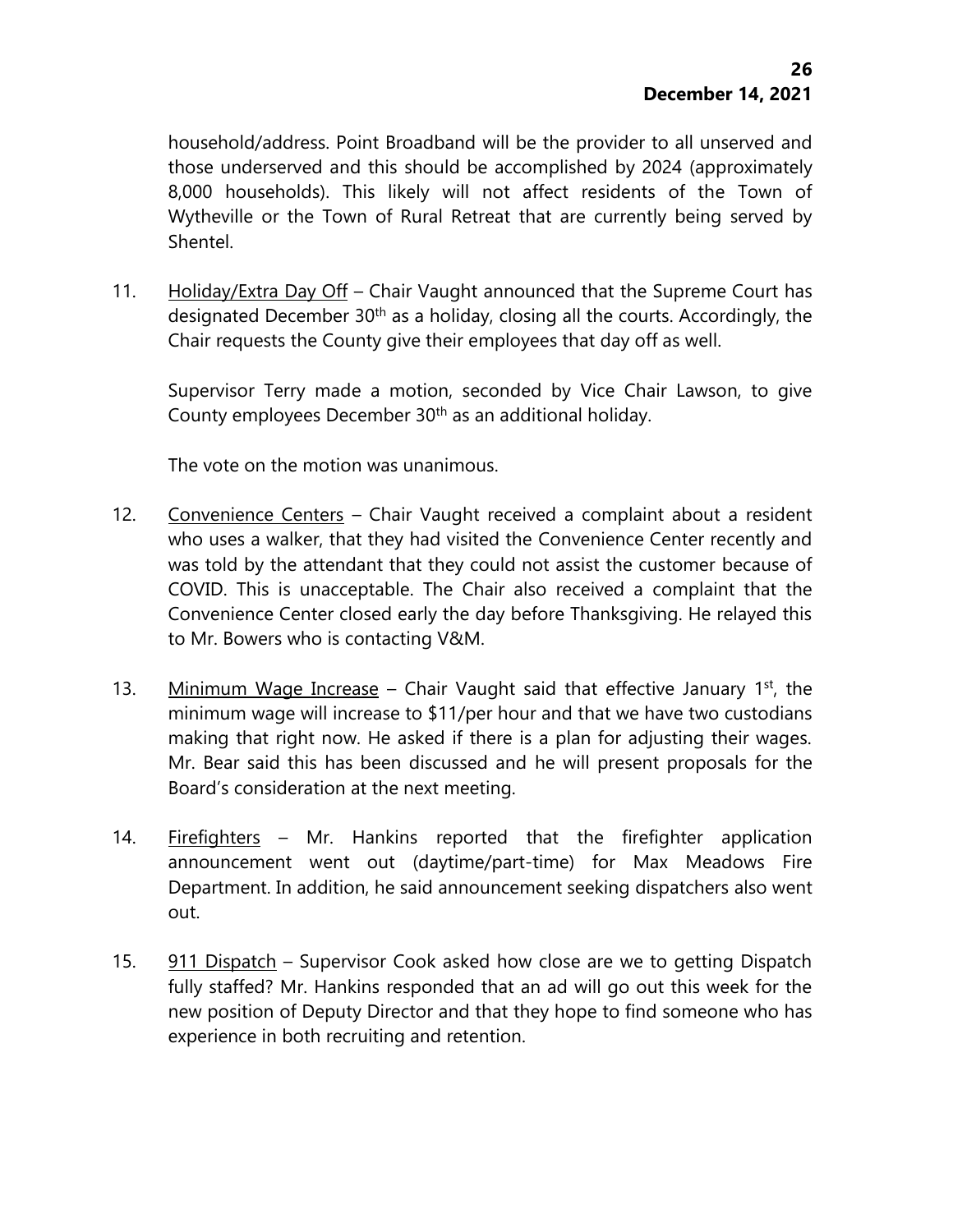#### **RECESS**

The Board recessed until Thursday, December 16, 2021 at 6:00 p.m. for a Joint Meeting with the Appalachian Regional Exposition Center Authority.

Supervisor McRoberts notified the group that he will be unable to attend as it is his birthday that day.

#### **RECONVENE**

The Board reconvened on Thursday, December 16, 2021 at 6:00 p.m.

#### **MEMBERS PRESENT:**

Brian W. Vaught, Chair **B. G. "Gene" Horney, Jr.** Ryan M. Lawson, Vice Chair **James D. "Jamie"** Smith Rolland R. Cook Stacy A. Terry

# **MEMBERS ABSENT:**

Coy L. McRoberts

# **STAFF PRESENT:**

Stephen D. Bear, County Administrator Martha Collins, Administrative Assistant/Clerk Matthew C. Hankins, Assistant County Administrator Regina Williams, Finance Director

# **APEX AUTHORITY PRESENT:**

Betsy Gillman, Vice Chair Bob Litton Barry Ayers **Tam Topham** Shannon Ball Jamie Wyatt

# **OTHERS PRESENT:**

Gary Gillman Beth Taylor

# **CALL TO ORDER**

Both Chair Vaught and Vice Chair Gillman determined that a quorum was present from each of their Boards and called the meeting to order at 6:00 p.m.

#### **WORK SESSION**

The Board of Supervisors engaged in at-length discussions with the APEX Authority regarding scheduled events, operations and financials. The Board would like to see